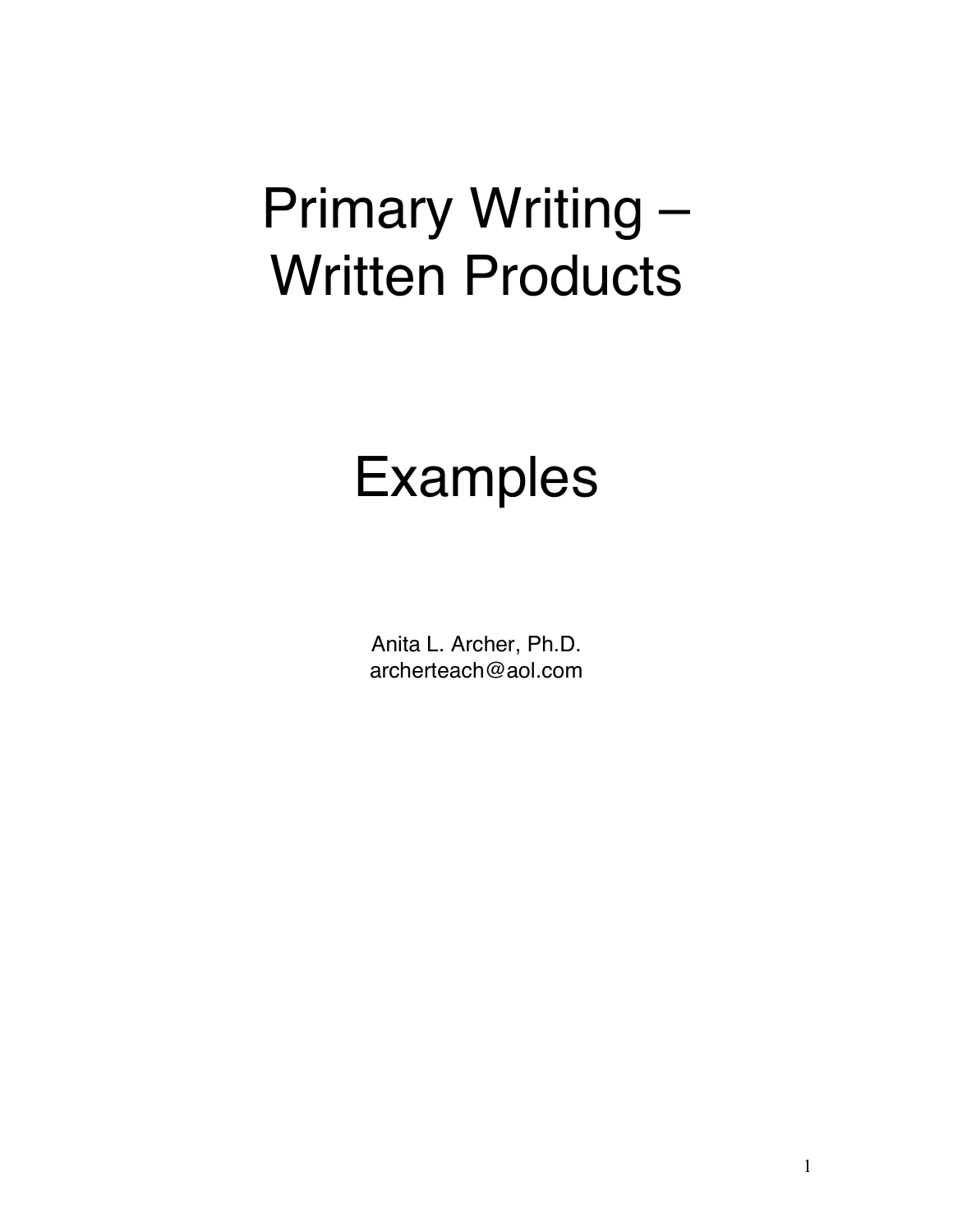#### **Example 1.** Rubric for Descriptive Paragraph

#### **Critical Attribute Teacher** Vou Reacher **(Organization)** 1. The first sentence tells what is being described. **Yes No Yes No** 2. All the other sentences tell more about what is being described **Yes No Yes No (Sentences)** 4. Complete sentences are used. **Yes No Yes No** 5. The sentences begin with different words. **Yes No Yes No** 6. The sentences vary in length. **Yes No Yes No (Word choice)** 7. Descriptive words are used. **Yes No Yes No** 8. Overused words (e.g., nice, big, little) have been replaced with more precise or interesting words. **Yes No Yes No (Content)** 9. The description paints a clear and accurate picture of what is being described. **Yes No Yes No** 10. The description is easy for the reader to understand. **Yes No Yes No**

#### **Descriptive Paragraph**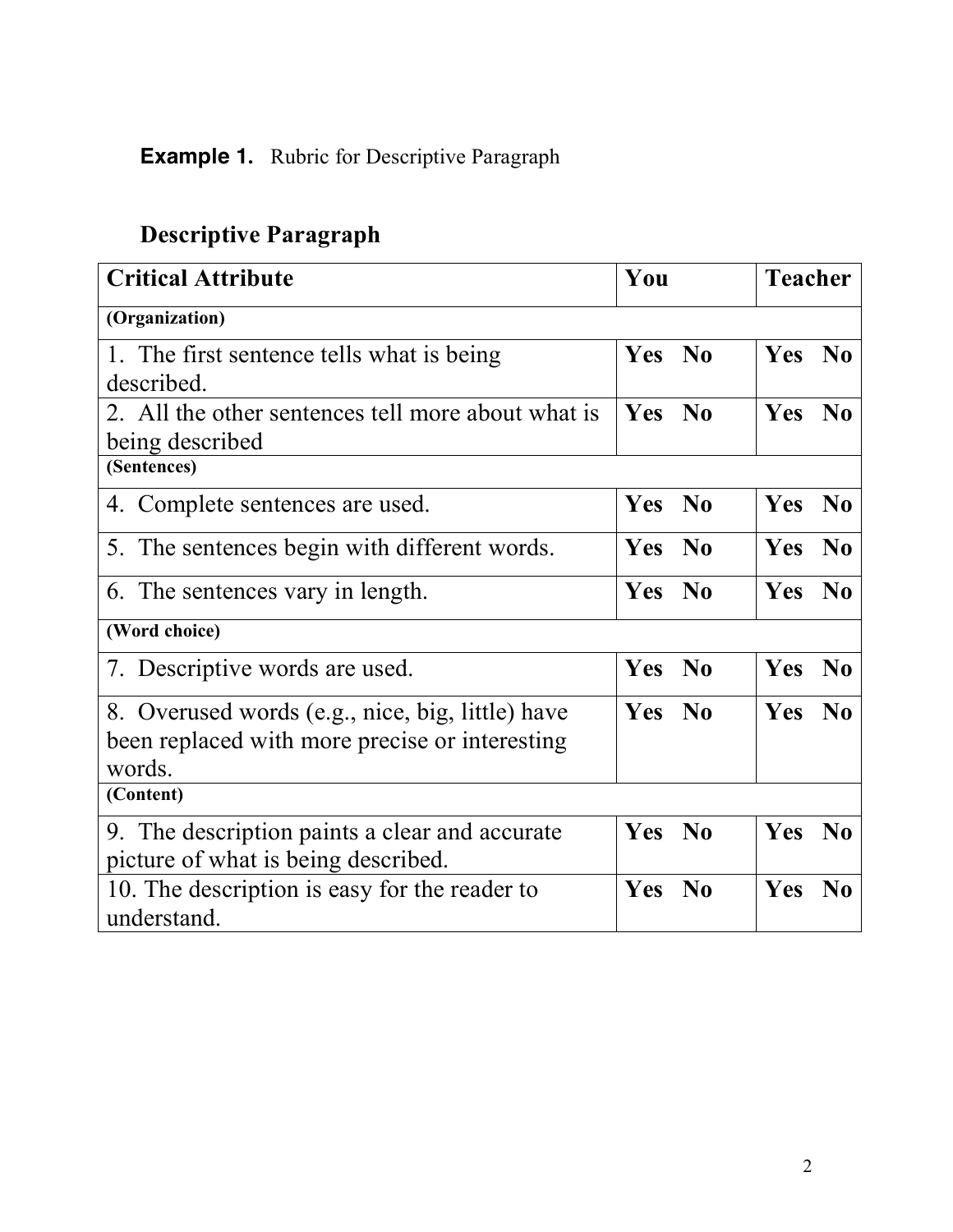**It was dusk when we entered the tiny grocery store on the edge of the deserted road. The store was lit by a single bulb hanging near the entrance. The aisles in the store were narrow allowing only one shopper at a time. Ancient wooden shelves lining the aisles were cluttered with dust-covered cans and boxes. Yellowed labels on the cans held the secret of the store.**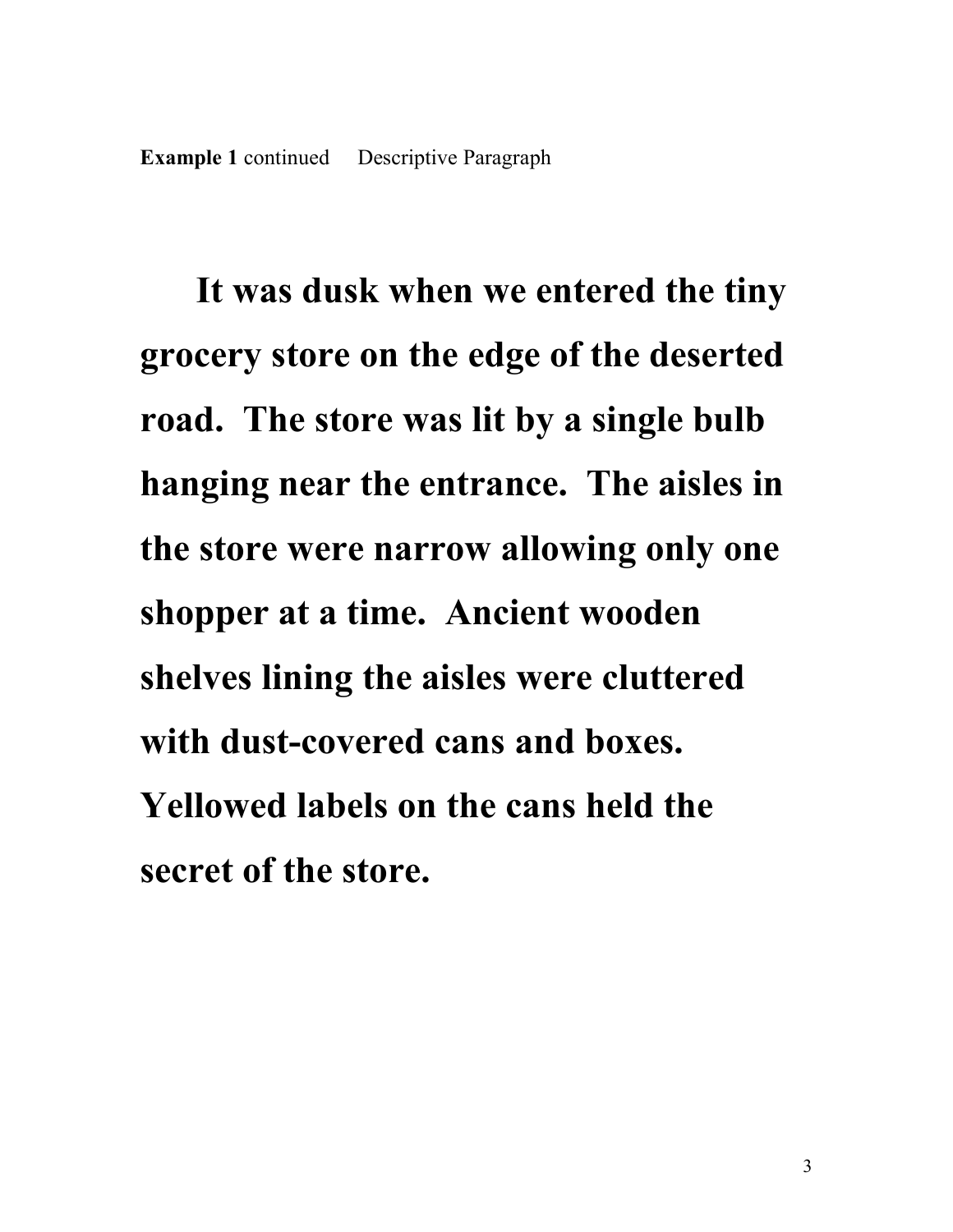**Writing Process** 

# **Prewriting**

# **Drafting**

# **Revising**

# **Editing**

# **Postwriting**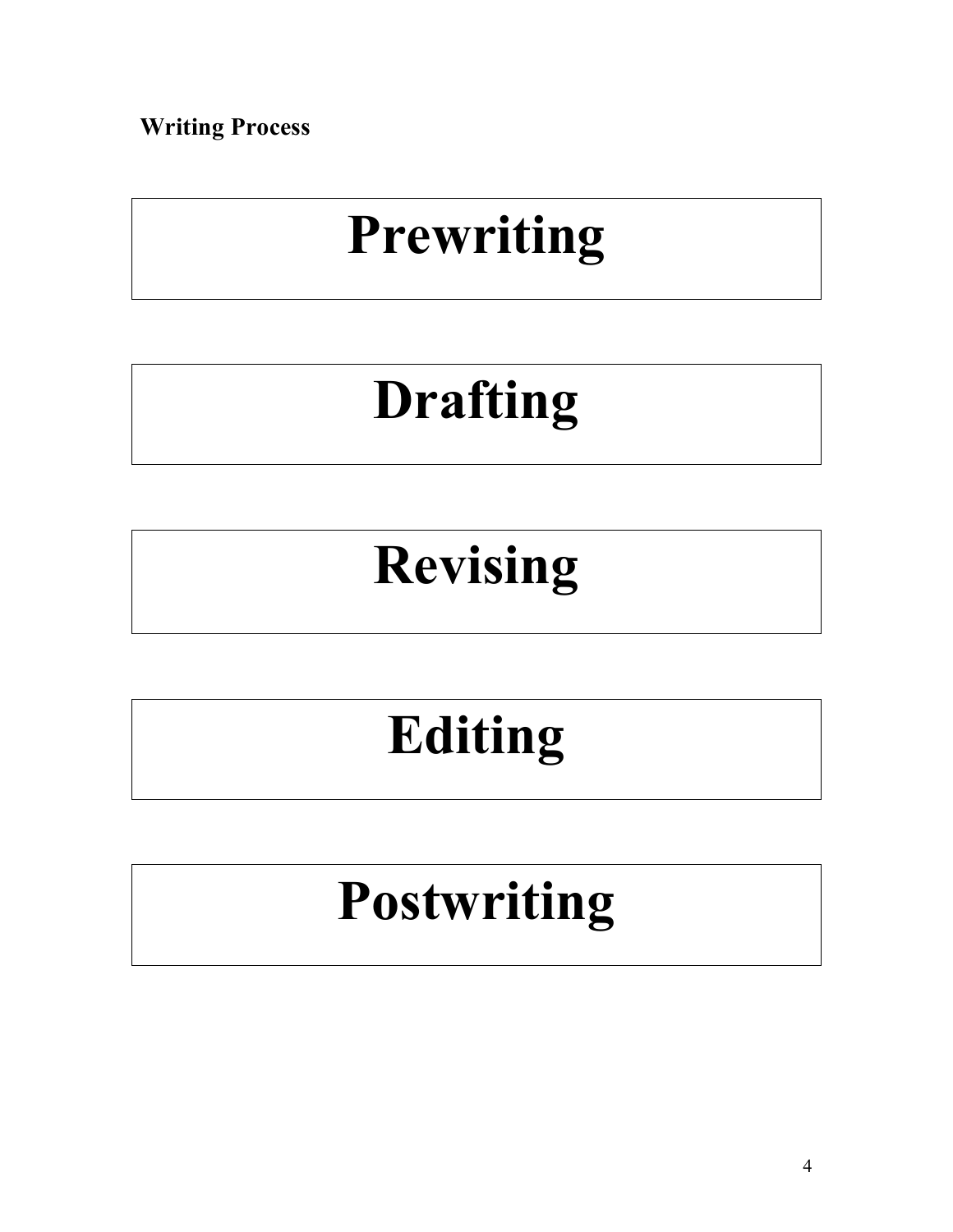### **Writing Process**

|                    | <b>Prepare</b>                              | Organize                                          |
|--------------------|---------------------------------------------|---------------------------------------------------|
| Prewriting         | $T = Topic$                                 | <b>Writing Frames</b>                             |
|                    | $A = \text{Audience}$                       | <b>Strategies</b>                                 |
|                    | $P =$ Purpose                               | <b>Think Sheets</b>                               |
|                    | <b>Generate Ideas</b>                       | Graphic Organizers                                |
|                    | Think                                       |                                                   |
|                    | <b>Brainstorm</b> with Others               |                                                   |
|                    | Research                                    |                                                   |
|                    | <b>Transcribe</b>                           |                                                   |
| <b>Drafting</b>    | Take ideas and transcribe into:             |                                                   |
|                    |                                             | <b>complete sentences</b> that vary in length and |
|                    | complexity,                                 |                                                   |
|                    | well organized paragraphs with topic        |                                                   |
|                    | sentences and supportive details and facts, |                                                   |
|                    | and                                         |                                                   |
|                    | longer written products with coherent       |                                                   |
|                    | beginnings and endings.                     |                                                   |
|                    | Revise to improve writing based on the      |                                                   |
| <b>Revising</b>    | rubric and/or the traits that have been     |                                                   |
|                    | emphasized:                                 |                                                   |
|                    | <b>Ideas</b>                                |                                                   |
|                    | Organization                                |                                                   |
|                    | <b>Word Choice</b>                          |                                                   |
|                    | <b>Sentence Fluency</b>                     |                                                   |
|                    | Voice                                       |                                                   |
|                    | Edit writing for conventions including:     |                                                   |
| Editing            | <b>Spelling</b>                             |                                                   |
|                    | Capitalization                              |                                                   |
|                    | <b>Punctuation</b>                          |                                                   |
|                    | Grammar                                     |                                                   |
| <b>Postwriting</b> |                                             |                                                   |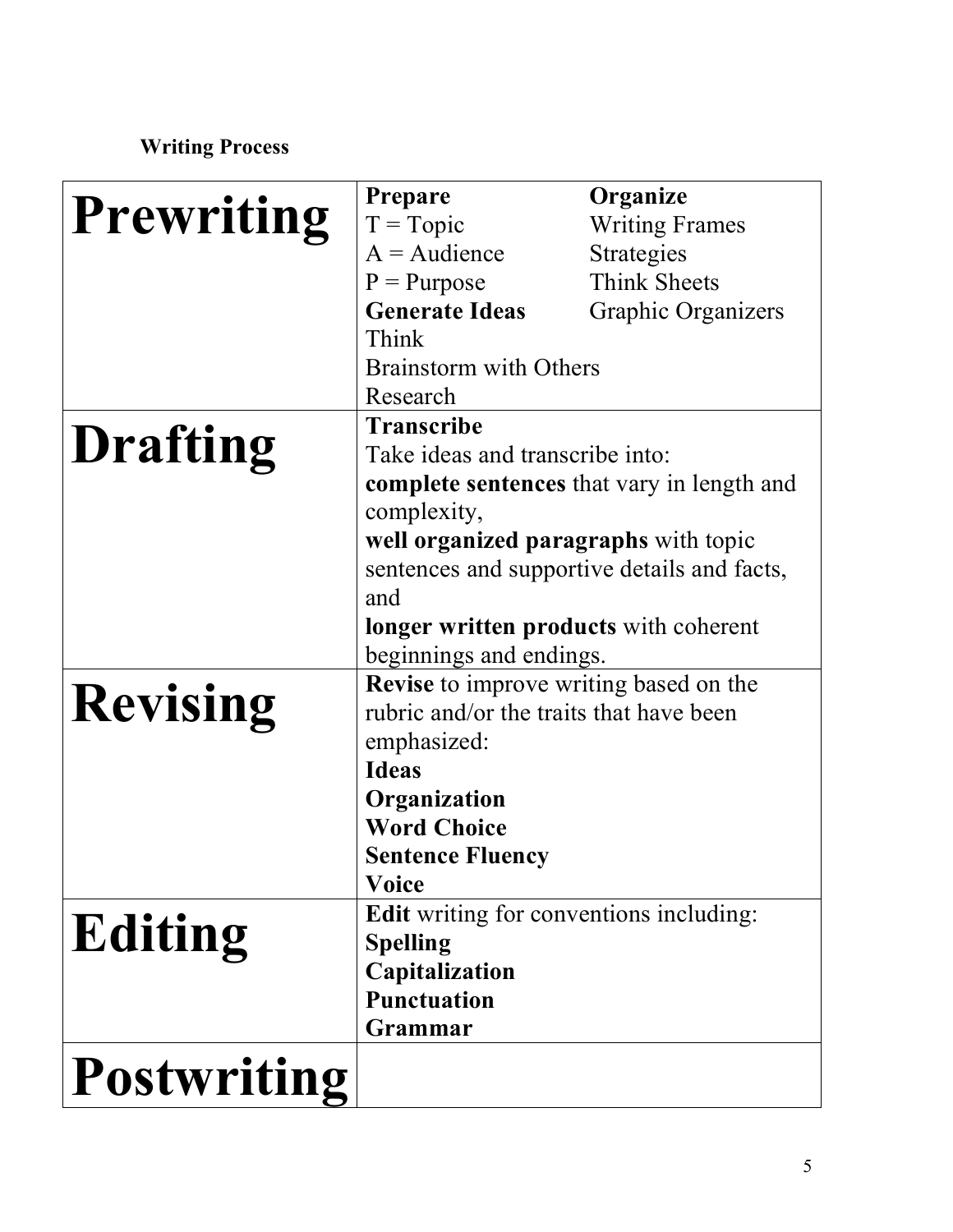**Example 2**: Writing Frames for Emerging Writers

| My favorite city is                  |  |
|--------------------------------------|--|
| This city is located in the state of |  |
| I like this city because             |  |

One of my favorite things to do in this city is

\_\_\_\_\_\_\_\_\_\_\_\_\_\_\_\_\_\_\_\_\_\_\_\_\_\_\_\_\_\_\_\_\_\_.

\_\_\_\_\_\_\_\_\_\_\_\_\_\_\_\_\_\_\_\_\_\_\_\_\_\_\_\_\_\_\_\_\_\_.

 $\mathcal{L}_\text{max}$  , and the contract of the contract of the contract of the contract of the contract of the contract of the contract of the contract of the contract of the contract of the contract of the contract of the contr

Another activity that I enjoy in \_\_\_\_\_\_\_\_\_\_

is \_\_\_\_\_\_\_\_\_\_\_\_\_\_\_\_\_\_\_\_\_\_\_\_\_\_\_\_\_\_\_\_\_\_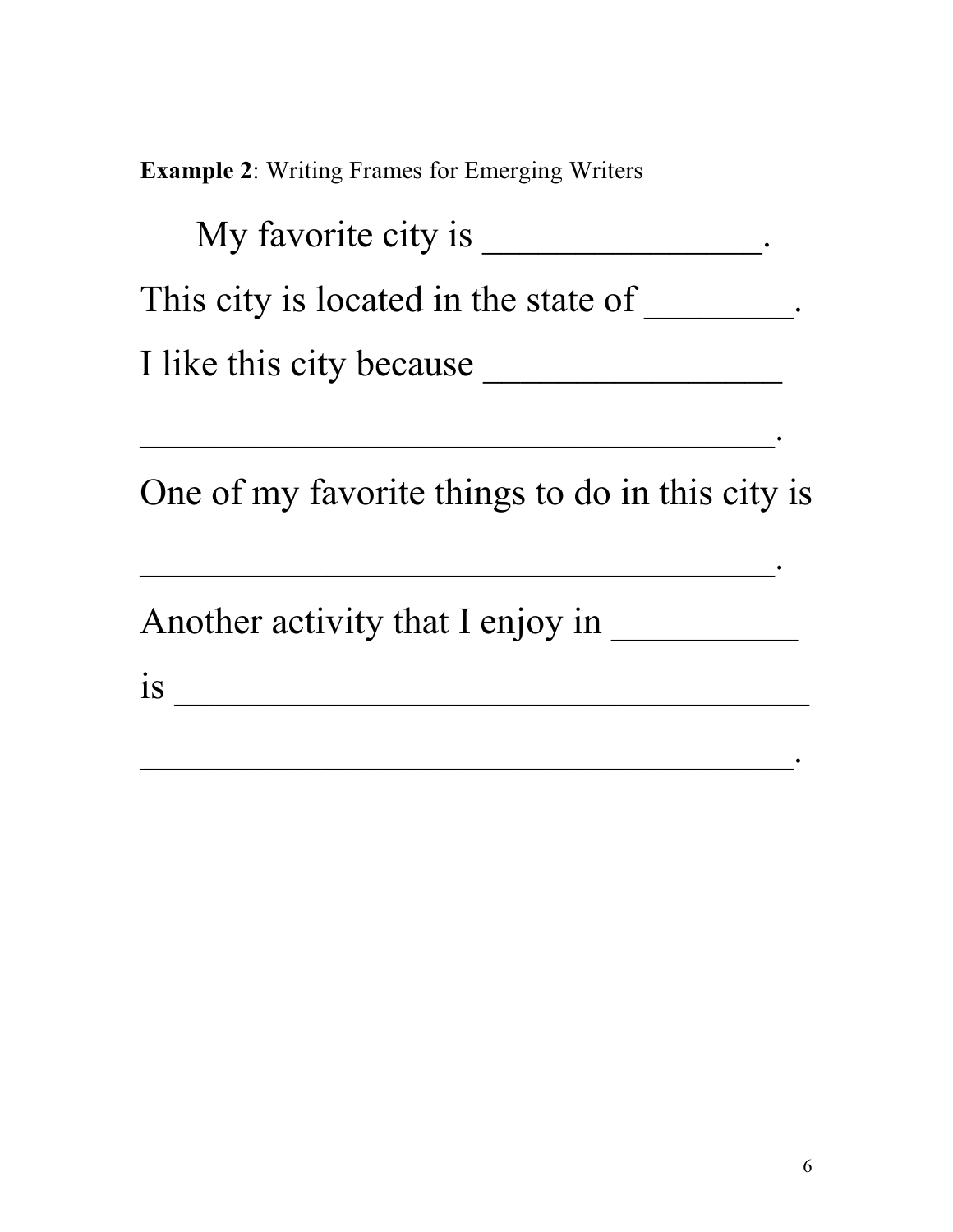### **1. My Favorite Dinner**

|                                          | also like ___________________________________because ___________________________                                                                                                                    |
|------------------------------------------|-----------------------------------------------------------------------------------------------------------------------------------------------------------------------------------------------------|
| I would be thrilled to have this dinner. |                                                                                                                                                                                                     |
|                                          | <b>The Perfect Outfit</b>                                                                                                                                                                           |
|                                          |                                                                                                                                                                                                     |
|                                          | If I could pick my perfect outfit, it would include these                                                                                                                                           |
|                                          |                                                                                                                                                                                                     |
|                                          | things. First of all, my outfit would include __________________________________<br>. The contract of the contract of the contract of the contract of the contract of the contract of $\mathcal{A}$ |
|                                          | . Finally,                                                                                                                                                                                          |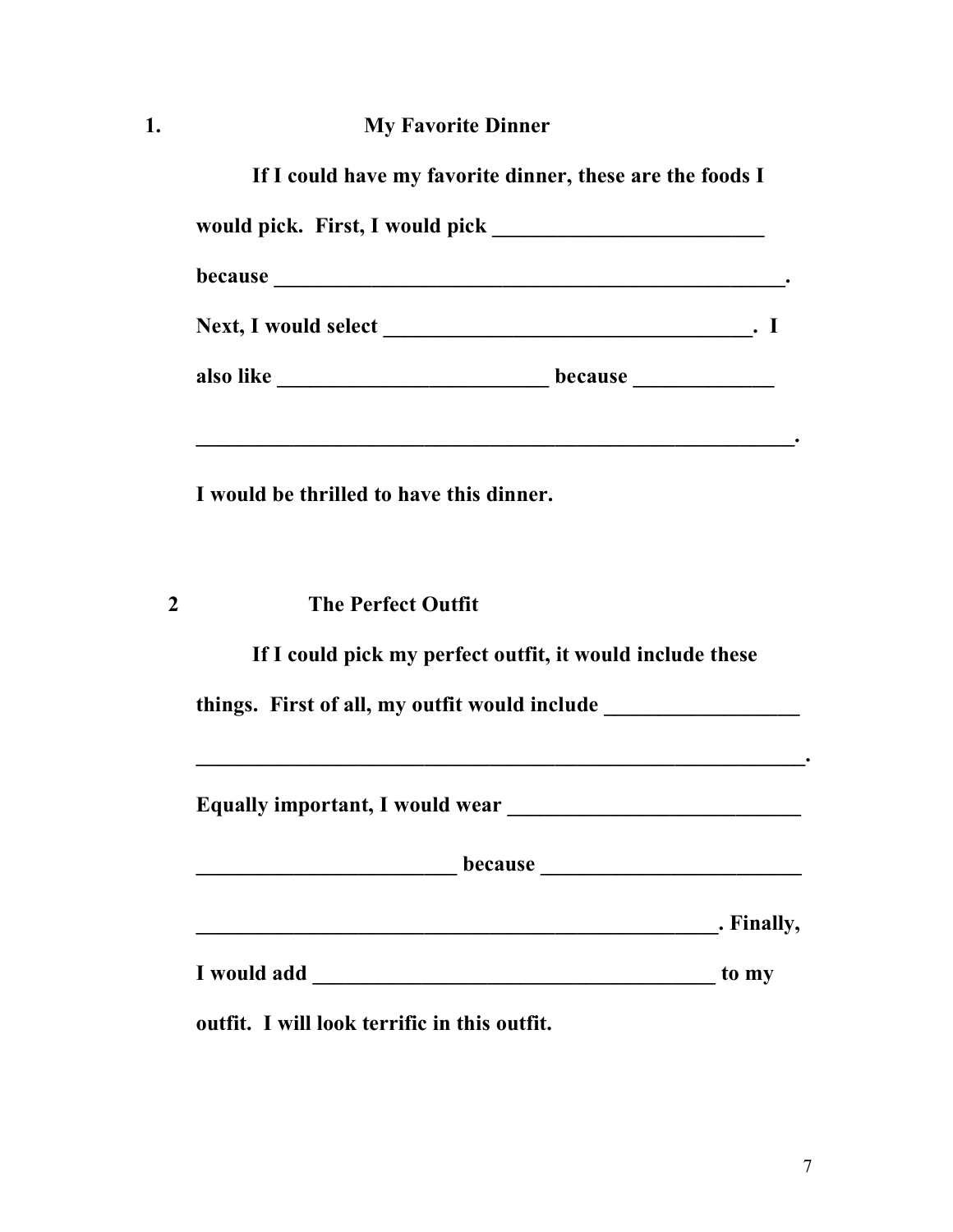| <b>My Best Friend</b>                      |                                                                                                                      |  |
|--------------------------------------------|----------------------------------------------------------------------------------------------------------------------|--|
| is my best friend for a number of reasons. |                                                                                                                      |  |
|                                            |                                                                                                                      |  |
|                                            |                                                                                                                      |  |
|                                            |                                                                                                                      |  |
|                                            |                                                                                                                      |  |
|                                            |                                                                                                                      |  |
|                                            |                                                                                                                      |  |
|                                            | is my favorite place.                                                                                                |  |
|                                            |                                                                                                                      |  |
|                                            | <u> 1950 - Johann John Stoff, amerikan besteckte statistik i den statistik i den statistik i den statistik i den</u> |  |
|                                            | is also my favorite place because                                                                                    |  |
|                                            | <b>My Favorite Place</b><br>One reason is that                                                                       |  |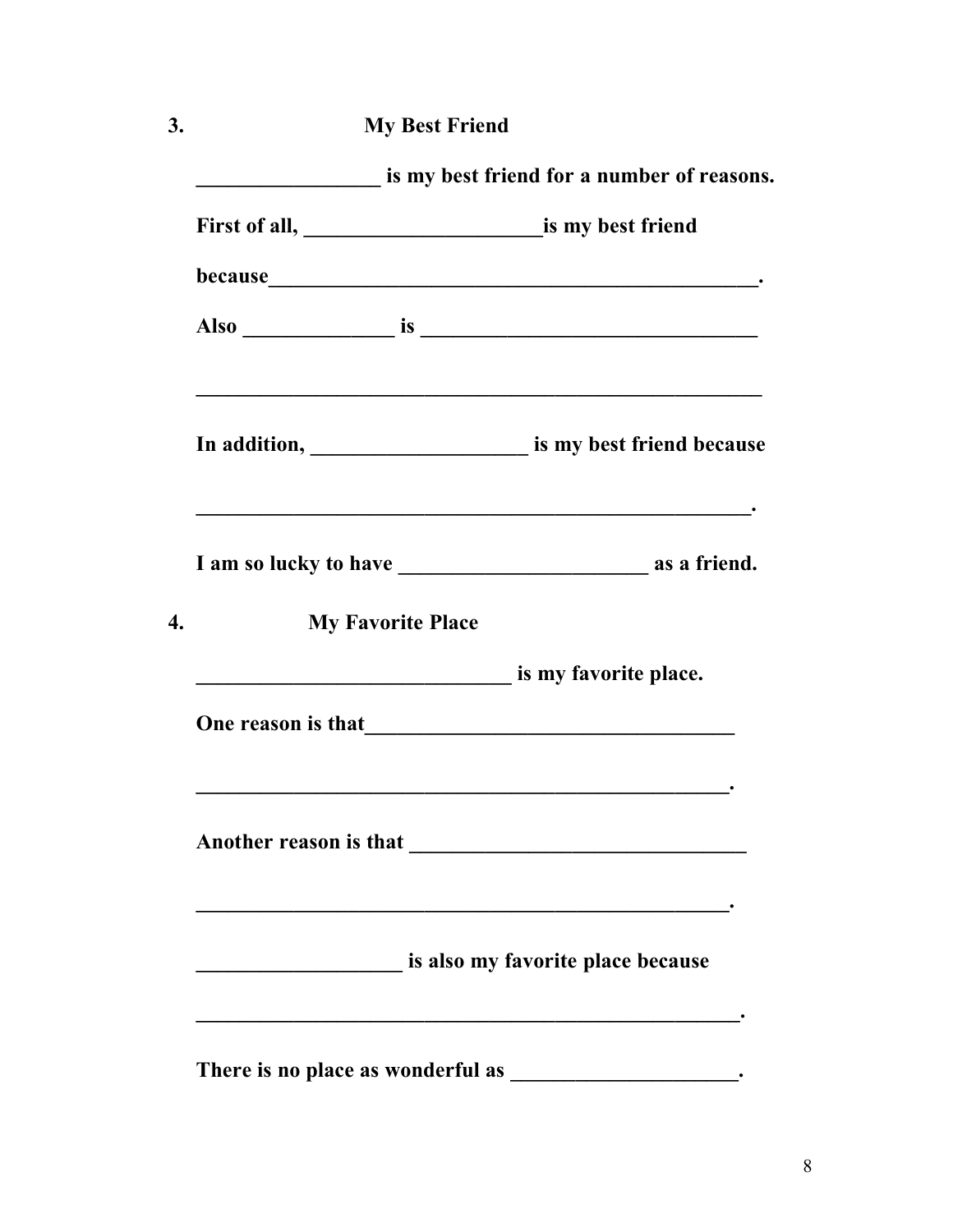|    | There are many reasons for being a good reader. One important                                                   |
|----|-----------------------------------------------------------------------------------------------------------------|
|    |                                                                                                                 |
|    |                                                                                                                 |
|    | Another important reason to become a good reader is                                                             |
|    | . The contract of the contract of the contract of the contract of the contract of the contract of $\mathcal{A}$ |
|    |                                                                                                                 |
|    | Being a good reader takes time but it is worth it.                                                              |
| 6. | <b>Be Nice</b>                                                                                                  |
|    | People should be nice to each other for a number of reasons.                                                    |
|    |                                                                                                                 |
|    |                                                                                                                 |
|    |                                                                                                                 |

**The world would be different if everyone tried to be nice.**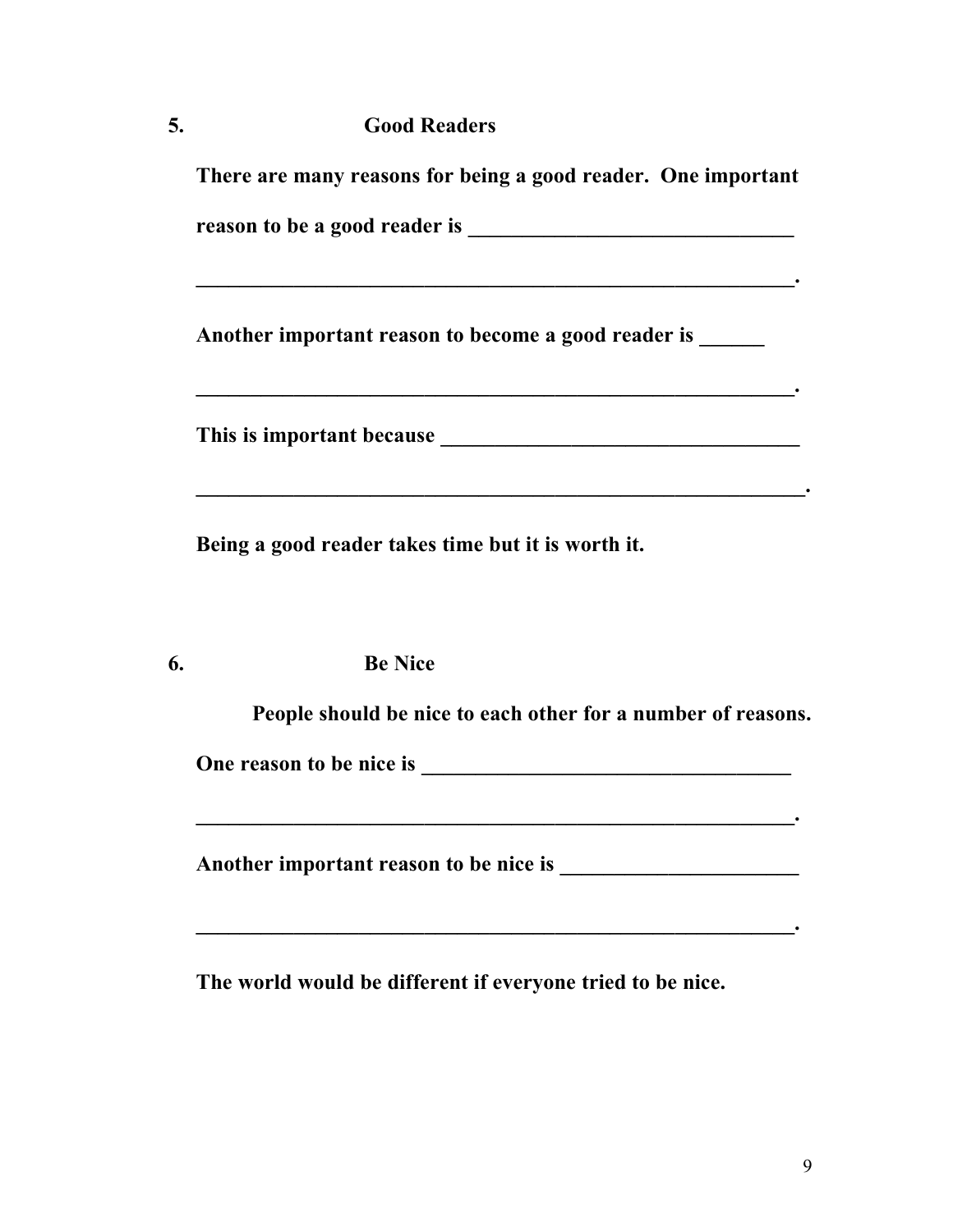| 7. | <b>Summer Activities</b> |
|----|--------------------------|
|    |                          |

|    | In the summer, I enjoy these activities. First, I love to                                                                                                  |
|----|------------------------------------------------------------------------------------------------------------------------------------------------------------|
|    |                                                                                                                                                            |
|    | <u> 1990 - 1991 - 1992 - 1993 - 1994 - 1995 - 1996 - 1997 - 1998 - 1999 - 1999 - 1999 - 1999 - 1999 - 1999 - 199</u><br>. Finally, in the summer I like to |
|    | <b>Example 2018</b> Summer is                                                                                                                              |
|    | a great time of the year.                                                                                                                                  |
| 8. | <b>Improve our World</b>                                                                                                                                   |
|    | These are three things that people could do to improve our world.                                                                                          |
|    |                                                                                                                                                            |
|    | <u> 1990 - 1990 - 1990 - 1990 - 1990 - 1990 - 1990 - 1990 - 1990 - 1990 - 1990 - 1990 - 1990 - 1990 - 1990 - 1990</u><br>People could also                 |
|    | Finally, to make the world better, people could _________________________________                                                                          |
|    |                                                                                                                                                            |

**\_\_\_\_\_\_\_\_\_\_\_\_\_\_\_\_\_\_\_\_\_\_\_\_\_\_\_\_\_\_\_\_\_\_\_\_\_\_\_\_\_\_\_\_\_\_\_\_\_.**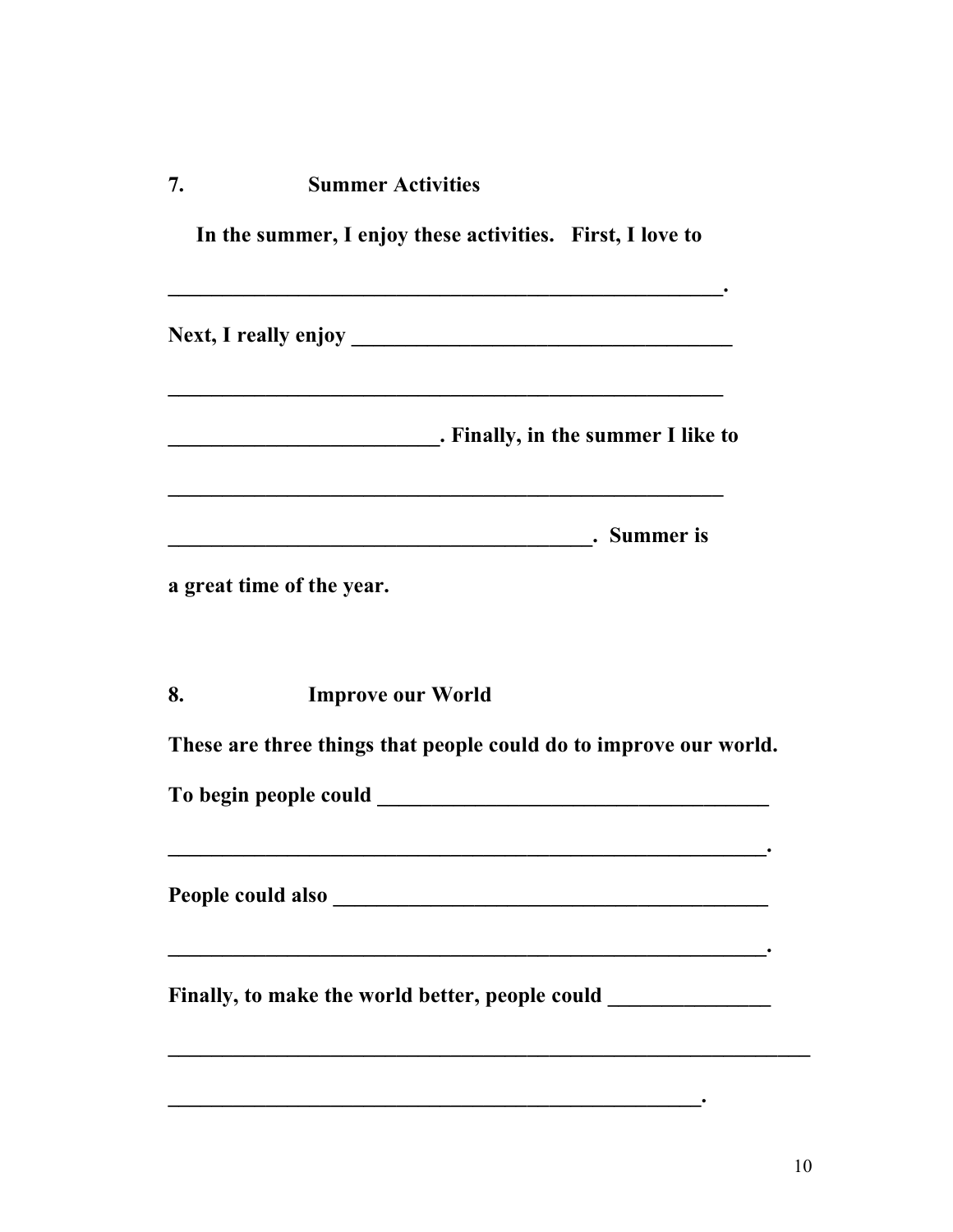### **9. Anger Gone**

|     | When you best friend is angry with you, try the following things. |
|-----|-------------------------------------------------------------------|
|     |                                                                   |
|     |                                                                   |
|     |                                                                   |
|     | If you do all of this, your friend will not be mad for long.      |
| 10. | <b>Lost Pet</b>                                                   |
|     | If you lost your dog or cat, you could try these things.          |
|     |                                                                   |
|     | Second, you could                                                 |
|     |                                                                   |
|     | Third, you could also                                             |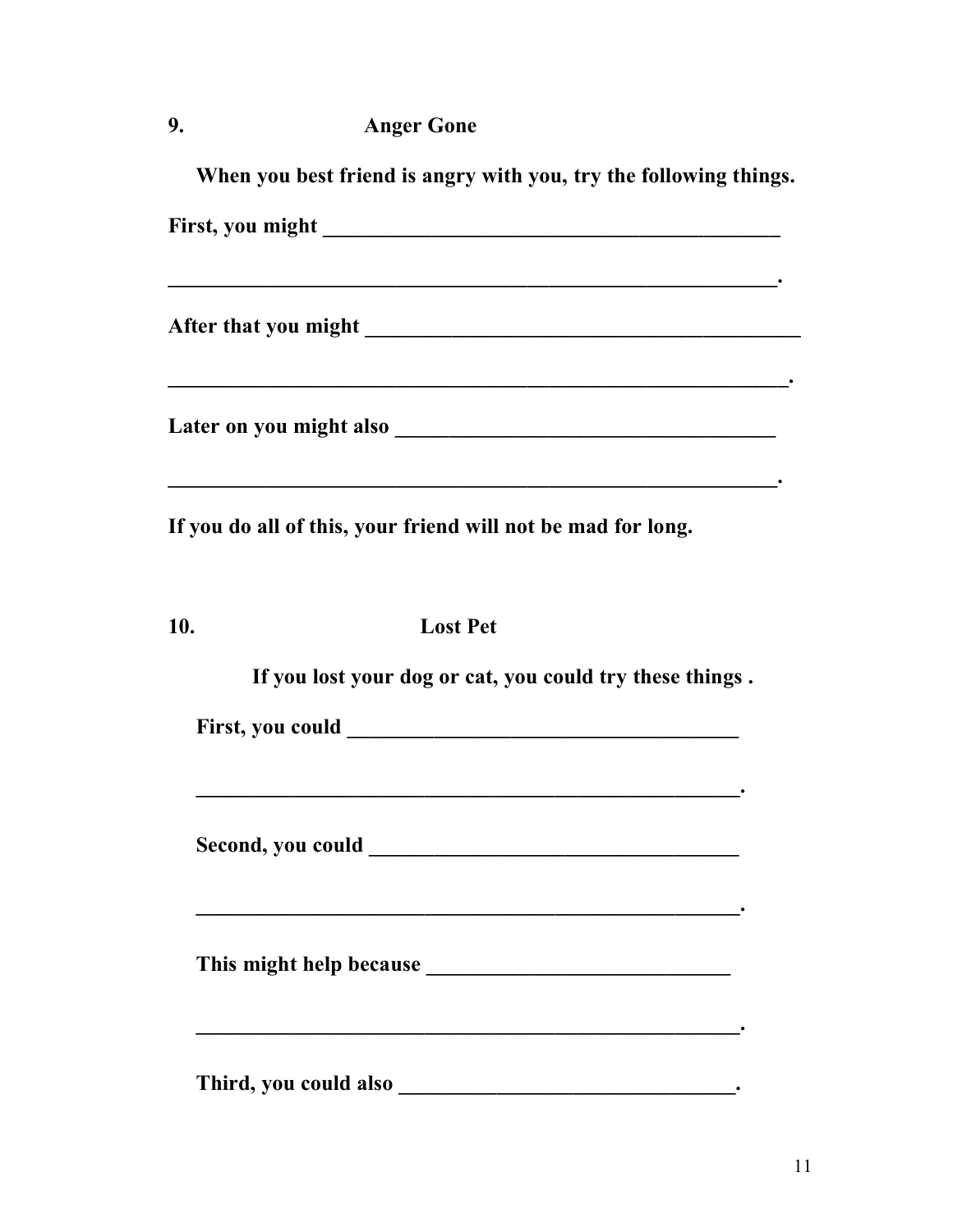#### **11. A New Friend**

|    | If you wanted someone to be your new friend, you could do these                   |
|----|-----------------------------------------------------------------------------------|
|    |                                                                                   |
|    |                                                                                   |
|    | Next, if you really want a new friend, you could ________________________________ |
|    |                                                                                   |
| 12 | <b>Getting Better</b>                                                             |
|    | If you wish to get better at _______________, follow this plan.                   |
|    |                                                                                   |
|    |                                                                                   |
|    |                                                                                   |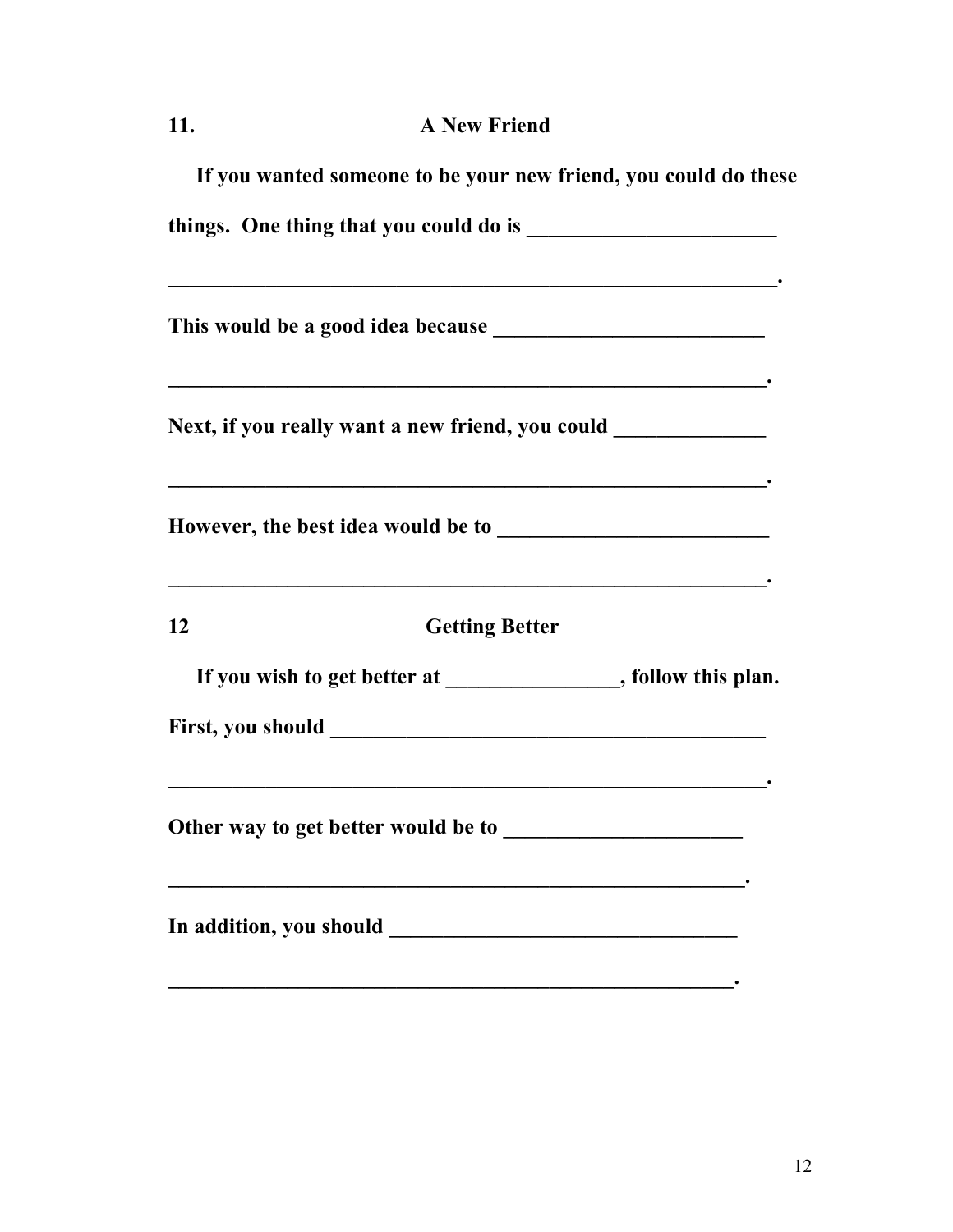| 13. | <b>A Great Saturday</b>                                                                                                              |
|-----|--------------------------------------------------------------------------------------------------------------------------------------|
|     | One Saturday, I enjoyed three activities. First, I                                                                                   |
|     | $\overline{\phantom{a}}$ $I$ also $\overline{\phantom{a}}$                                                                           |
|     | Finally, I<br><u>La Espanya (a set ali est a set ali est a set ali est a set ali est a set ali est a set ali est a set ali est a</u> |
|     |                                                                                                                                      |
| 14. | <b>Great Lunches</b>                                                                                                                 |
|     | I eat several favorite foods at lunchtime. One food is                                                                               |
|     | <b>Example 2</b> I also like                                                                                                         |
|     |                                                                                                                                      |
|     |                                                                                                                                      |
|     |                                                                                                                                      |

**I can't wait for lunch!**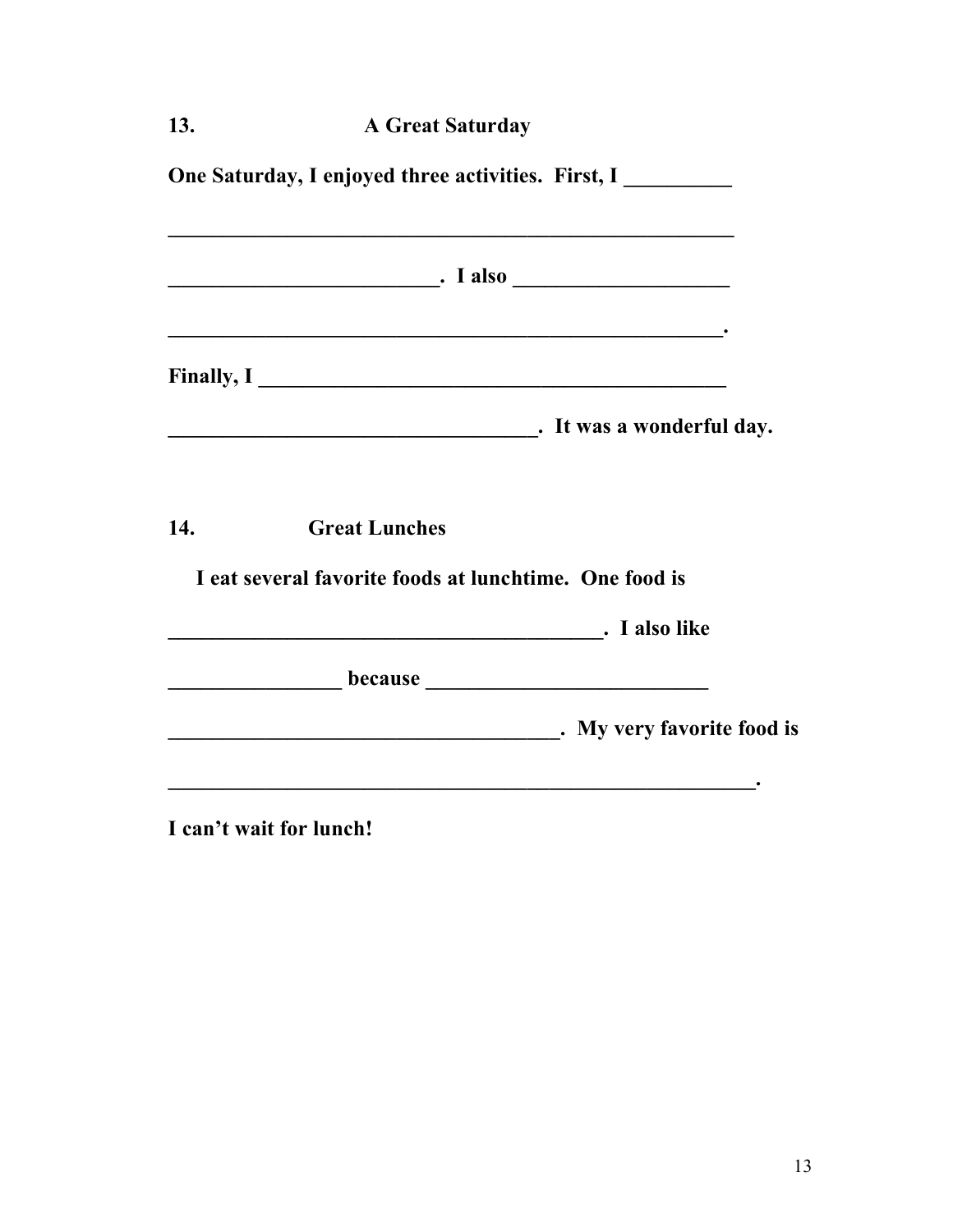#### **Example 3: Writing Frames – Accommodation for Struggling Writers**

Directions. Select a mammal that lives in our state. Research this mammal and write a report. Include a description of the mammal, its diet, its habitat, and any other interesting facts about this mammal. Draw a picture of the mammal.

|                                                                                                                                                                                                                                                                                                                                                                                                                                   |                         | are fascinating mammals that have |
|-----------------------------------------------------------------------------------------------------------------------------------------------------------------------------------------------------------------------------------------------------------------------------------------------------------------------------------------------------------------------------------------------------------------------------------|-------------------------|-----------------------------------|
|                                                                                                                                                                                                                                                                                                                                                                                                                                   |                         |                                   |
| knowledge concerning their appearance,                                                                                                                                                                                                                                                                                                                                                                                            |                         |                                   |
| habitat, diet, and uniqueness is needed.                                                                                                                                                                                                                                                                                                                                                                                          |                         |                                   |
| There are a number of characteristics that help in the identification of                                                                                                                                                                                                                                                                                                                                                          |                         |                                   |
| $\frac{1}{\sqrt{1-\frac{1}{\sqrt{1-\frac{1}{\sqrt{1-\frac{1}{\sqrt{1-\frac{1}{\sqrt{1-\frac{1}{\sqrt{1-\frac{1}{\sqrt{1-\frac{1}{\sqrt{1-\frac{1}{\sqrt{1-\frac{1}{\sqrt{1-\frac{1}{\sqrt{1-\frac{1}{\sqrt{1-\frac{1}{\sqrt{1-\frac{1}{\sqrt{1-\frac{1}{\sqrt{1-\frac{1}{\sqrt{1-\frac{1}{\sqrt{1-\frac{1}{\sqrt{1-\frac{1}{\sqrt{1-\frac{1}{\sqrt{1-\frac{1}{\sqrt{1-\frac{1}{\sqrt{1-\frac{1}{\sqrt{1-\frac{1}{\sqrt{1-\frac{1$ |                         |                                   |
| They measure about _____________________ in height. Their head is                                                                                                                                                                                                                                                                                                                                                                 |                         |                                   |
| <u> 1989 - Johann Barn, mars ann an t-Amhainn an t-Amhainn an t-Amhainn an t-Amhainn an t-Amhainn an t-Amhainn a</u>                                                                                                                                                                                                                                                                                                              |                         |                                   |
|                                                                                                                                                                                                                                                                                                                                                                                                                                   |                         |                                   |
|                                                                                                                                                                                                                                                                                                                                                                                                                                   |                         |                                   |
|                                                                                                                                                                                                                                                                                                                                                                                                                                   |                         |                                   |
|                                                                                                                                                                                                                                                                                                                                                                                                                                   |                         |                                   |
|                                                                                                                                                                                                                                                                                                                                                                                                                                   |                         |                                   |
|                                                                                                                                                                                                                                                                                                                                                                                                                                   | have their homes in the |                                   |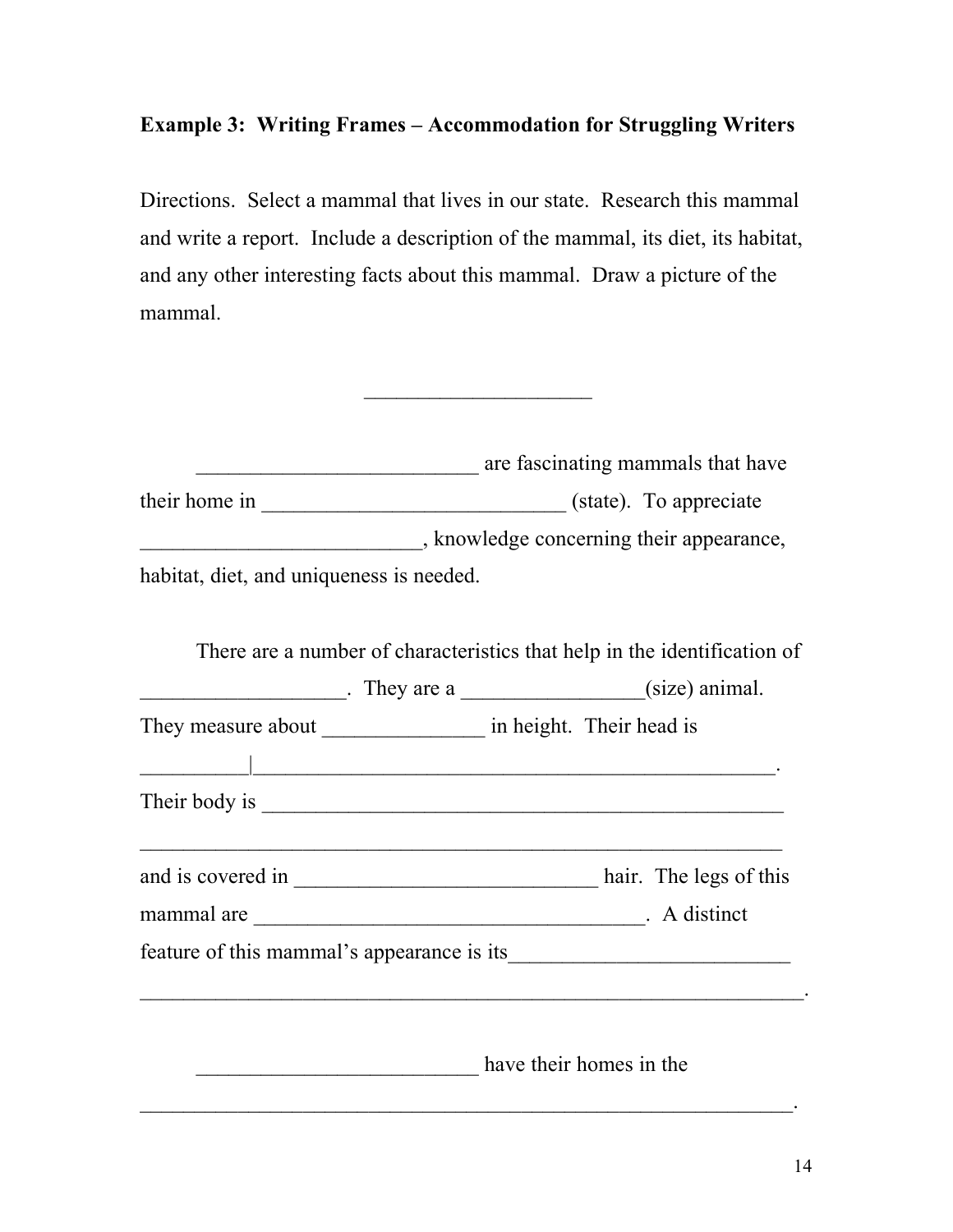| reasons. First,                                                                                                 |  |
|-----------------------------------------------------------------------------------------------------------------|--|
|                                                                                                                 |  |
| Finally, this habitat supplies some of the things that __________________________                               |  |
|                                                                                                                 |  |
| $\frac{1}{2}$ and $\frac{1}{2}$ and $\frac{1}{2}$                                                               |  |
| All mammals need food but their diets vary a great deal. The most                                               |  |
| Another Manual Andrew Manual Another Manual Another Manual Another Manual Another Manual Another Manual Another |  |
| There are a number of interesting facts about ___________________.                                              |  |
|                                                                                                                 |  |
|                                                                                                                 |  |
|                                                                                                                 |  |
|                                                                                                                 |  |
| what you have learned about this interesting mammal.                                                            |  |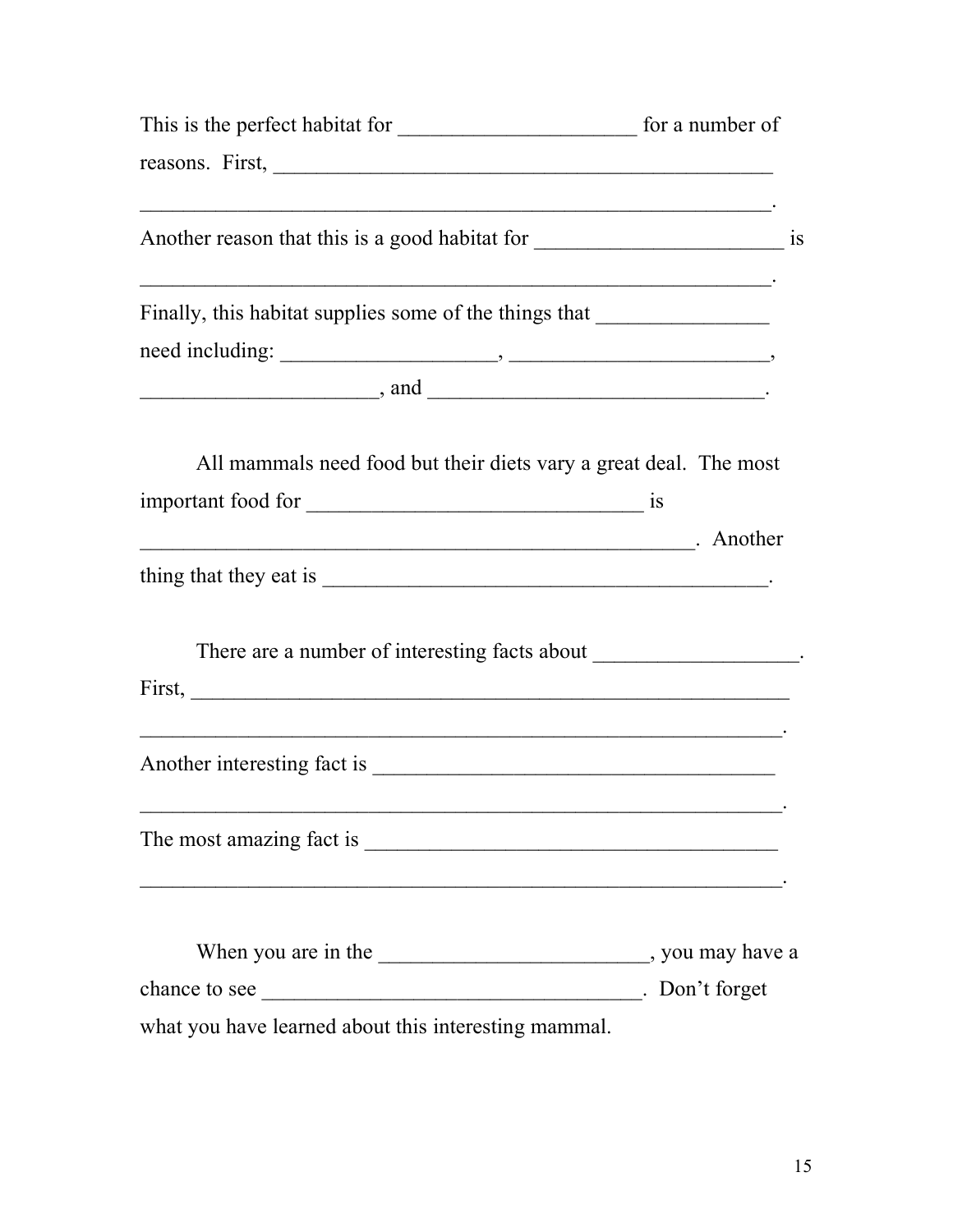**Example 4.** Specialized Writing - Writing frame for a story-problem explanation in math

| Some information was already given including ___________________________________                                                                                                                                                                                                              |
|-----------------------------------------------------------------------------------------------------------------------------------------------------------------------------------------------------------------------------------------------------------------------------------------------|
| $\frac{1}{2}$ and $\frac{1}{2}$ and $\frac{1}{2}$ and $\frac{1}{2}$ and $\frac{1}{2}$ and $\frac{1}{2}$ and $\frac{1}{2}$ and $\frac{1}{2}$ and $\frac{1}{2}$ and $\frac{1}{2}$ and $\frac{1}{2}$ and $\frac{1}{2}$ and $\frac{1}{2}$ and $\frac{1}{2}$ and $\frac{1}{2}$ and $\frac{1}{2}$ a |
| When creating a plan to solve this problem, I decided to follow a                                                                                                                                                                                                                             |
| number of steps. First, I                                                                                                                                                                                                                                                                     |
| Next, I                                                                                                                                                                                                                                                                                       |
| Then, I                                                                                                                                                                                                                                                                                       |
| Finally, I                                                                                                                                                                                                                                                                                    |
| After following these steps, I determined that answer to this                                                                                                                                                                                                                                 |
|                                                                                                                                                                                                                                                                                               |
| To check this answer I                                                                                                                                                                                                                                                                        |
|                                                                                                                                                                                                                                                                                               |

Based on my verification of the answer, I am quite certain that it is accurate.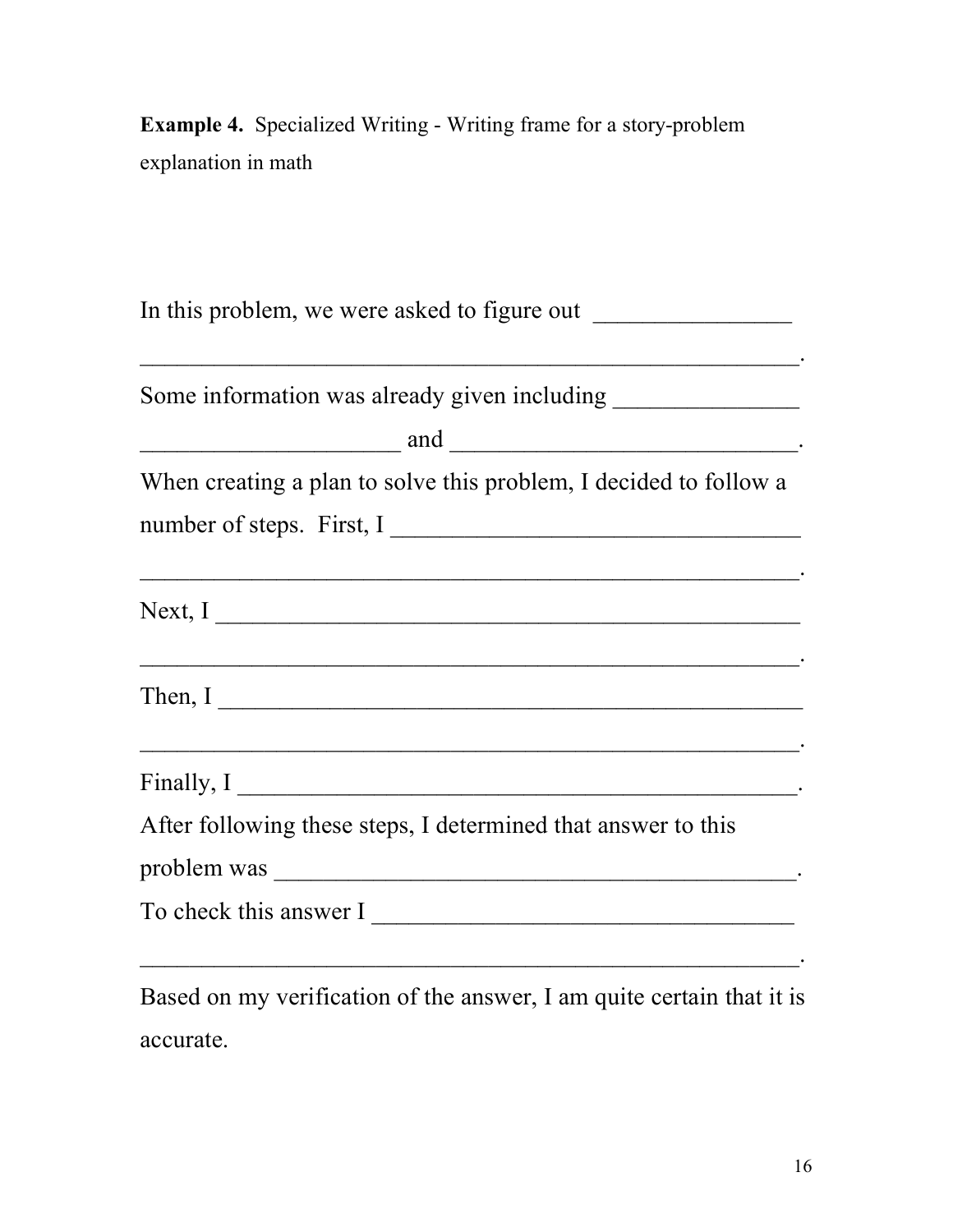**Example 5.** – Summarization - Narrative

| The main character of this story was ________________. |
|--------------------------------------------------------|
|                                                        |
|                                                        |
| His/her major problem was                              |
|                                                        |
| tried to solve this problem by                         |
|                                                        |
|                                                        |
|                                                        |
|                                                        |
|                                                        |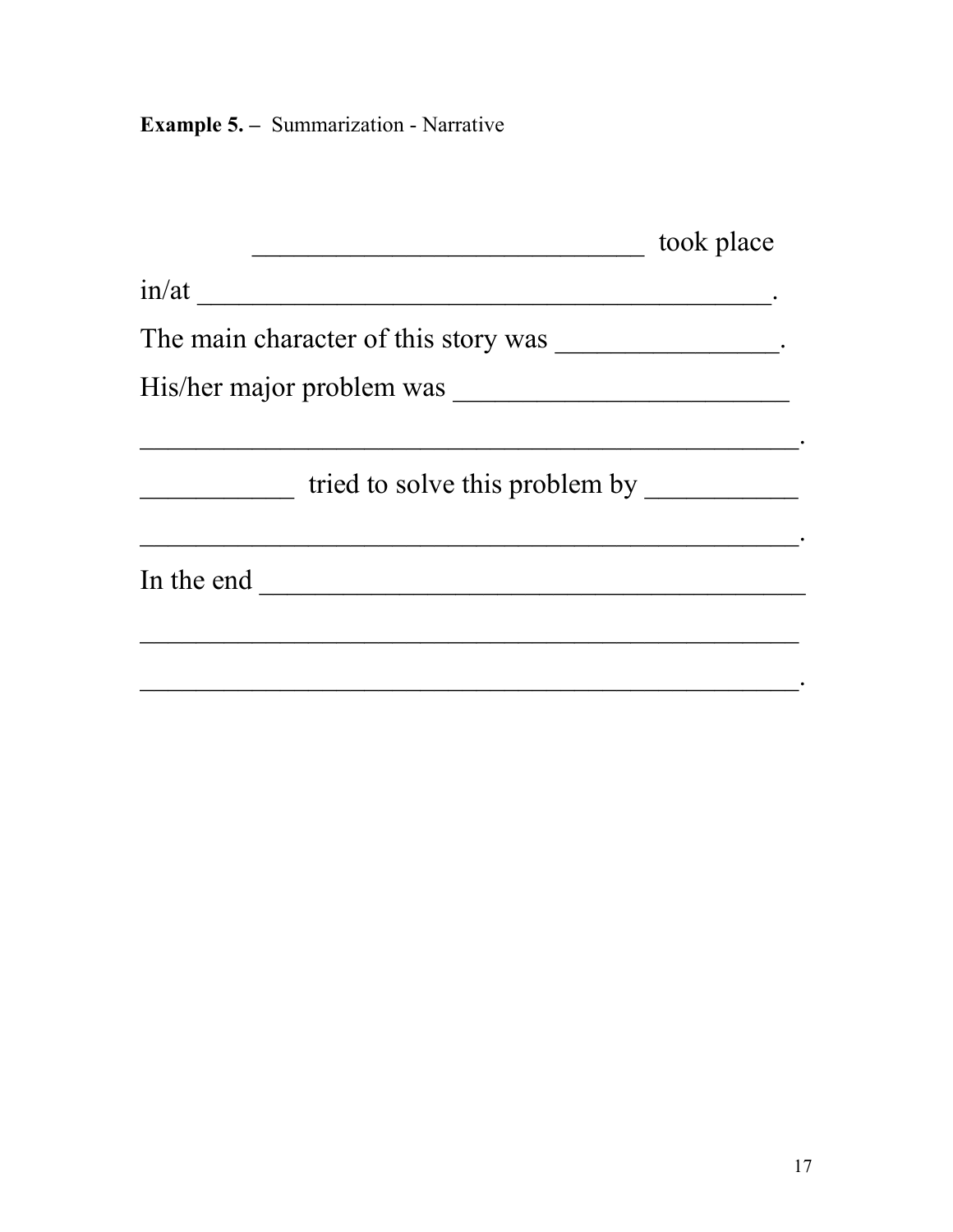| <b>Example 5 – Summarization – Narrative</b>         |                            |  |
|------------------------------------------------------|----------------------------|--|
|                                                      |                            |  |
|                                                      |                            |  |
|                                                      |                            |  |
| $\overline{\phantom{a}}$ description                 |                            |  |
| The primary setting of this story was                |                            |  |
|                                                      |                            |  |
|                                                      |                            |  |
|                                                      |                            |  |
| While there were many events in the plot, these were |                            |  |
|                                                      |                            |  |
|                                                      |                            |  |
| Second,                                              |                            |  |
|                                                      |                            |  |
|                                                      | resolved the major problem |  |
| by                                                   |                            |  |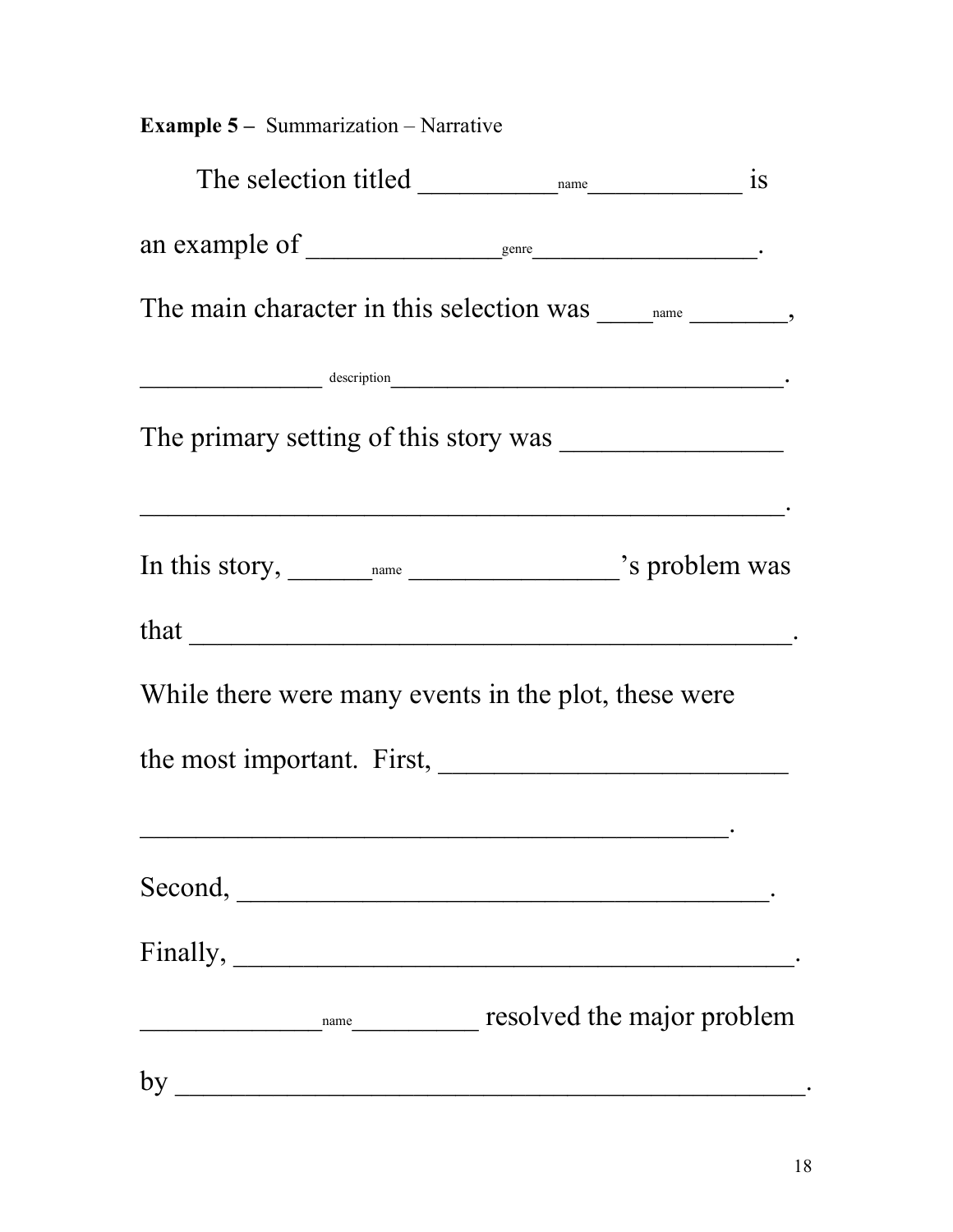| was a narrative                                                                                                                                                                                                                                                                                                                                                                                                             |                     |
|-----------------------------------------------------------------------------------------------------------------------------------------------------------------------------------------------------------------------------------------------------------------------------------------------------------------------------------------------------------------------------------------------------------------------------|---------------------|
|                                                                                                                                                                                                                                                                                                                                                                                                                             |                     |
|                                                                                                                                                                                                                                                                                                                                                                                                                             |                     |
|                                                                                                                                                                                                                                                                                                                                                                                                                             | $\sim$ was the main |
|                                                                                                                                                                                                                                                                                                                                                                                                                             |                     |
| and $\frac{1}{\sqrt{1-\frac{1}{2}}}\frac{1}{\sqrt{1-\frac{1}{2}}}\frac{1}{\sqrt{1-\frac{1}{2}}}\frac{1}{\sqrt{1-\frac{1}{2}}}\frac{1}{\sqrt{1-\frac{1}{2}}}\frac{1}{\sqrt{1-\frac{1}{2}}}\frac{1}{\sqrt{1-\frac{1}{2}}}\frac{1}{\sqrt{1-\frac{1}{2}}}\frac{1}{\sqrt{1-\frac{1}{2}}}\frac{1}{\sqrt{1-\frac{1}{2}}}\frac{1}{\sqrt{1-\frac{1}{2}}}\frac{1}{\sqrt{1-\frac{1}{2}}}\frac{1}{\sqrt{1-\frac{1}{2}}}\frac{1}{\sqrt{$ |                     |
|                                                                                                                                                                                                                                                                                                                                                                                                                             |                     |
| problem/conflict/goal was                                                                                                                                                                                                                                                                                                                                                                                                   |                     |
| First, <u>name</u> name tried to resolve this                                                                                                                                                                                                                                                                                                                                                                               |                     |
|                                                                                                                                                                                                                                                                                                                                                                                                                             |                     |
|                                                                                                                                                                                                                                                                                                                                                                                                                             |                     |

### **Example 5 continued –** Summarization - Narrative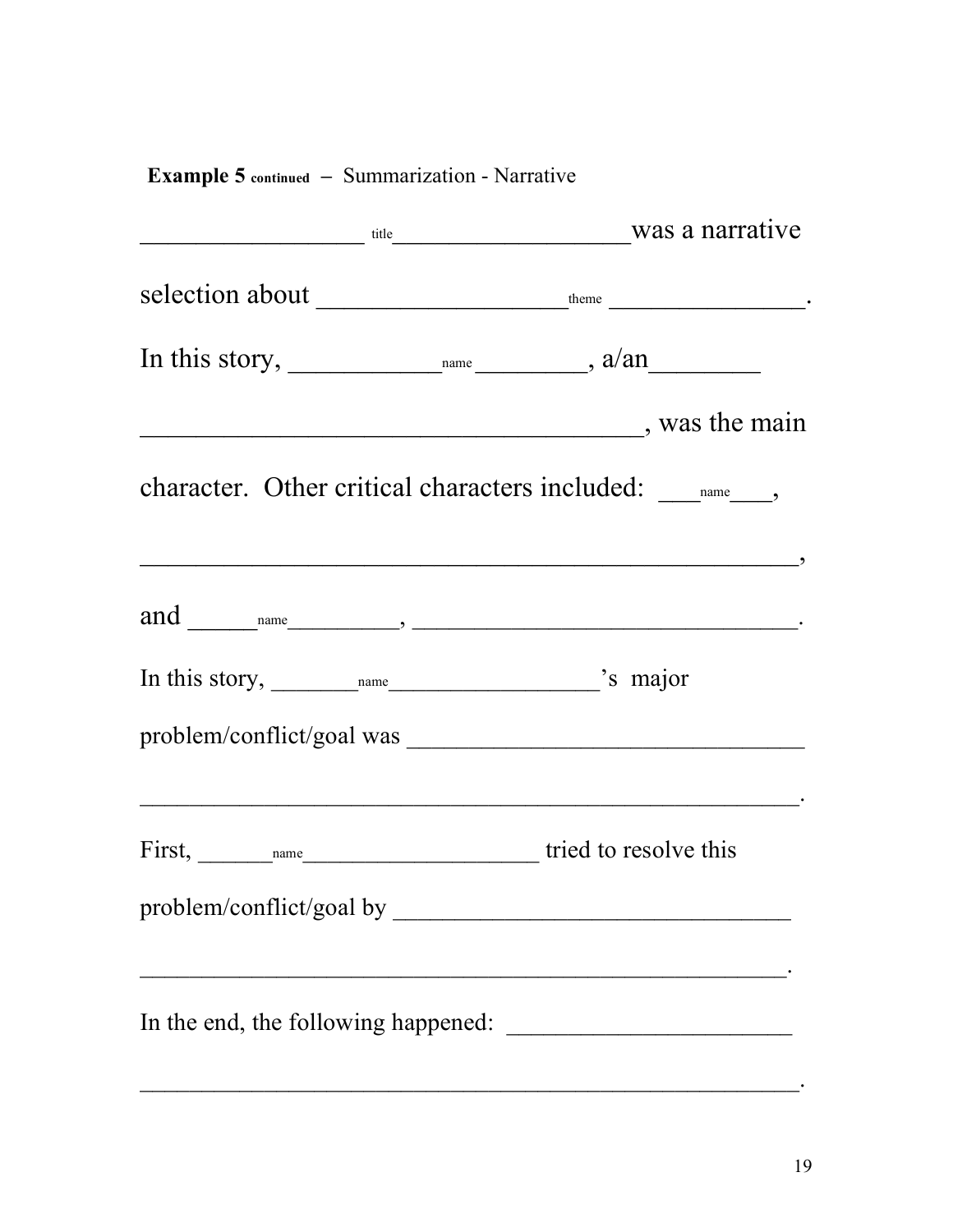**Example 6.** Expository Paragraph Summary

| Eruption of Mount St. Helens                                                                                          |
|-----------------------------------------------------------------------------------------------------------------------|
|                                                                                                                       |
| Mount St. Helens, a volcano in the state of                                                                           |
| erupted on                                                                                                            |
| Before the                                                                                                            |
| eruption occurred, a number of warning signs                                                                          |
|                                                                                                                       |
|                                                                                                                       |
| $Also, \_\_$                                                                                                          |
| <u>e de la construcción de la construcción de la construcción de la construcción de la construcción de la constru</u> |
|                                                                                                                       |
|                                                                                                                       |
| The eruption of Mount St. Helens was very forceful,                                                                   |
| causing much destruction. For example,                                                                                |
|                                                                                                                       |
|                                                                                                                       |
| Another result of the eruption was                                                                                    |

**\_\_\_\_\_\_\_\_\_\_\_\_\_\_\_\_\_\_\_\_\_\_\_\_\_\_\_\_\_\_\_\_\_\_\_\_\_\_\_\_\_\_.**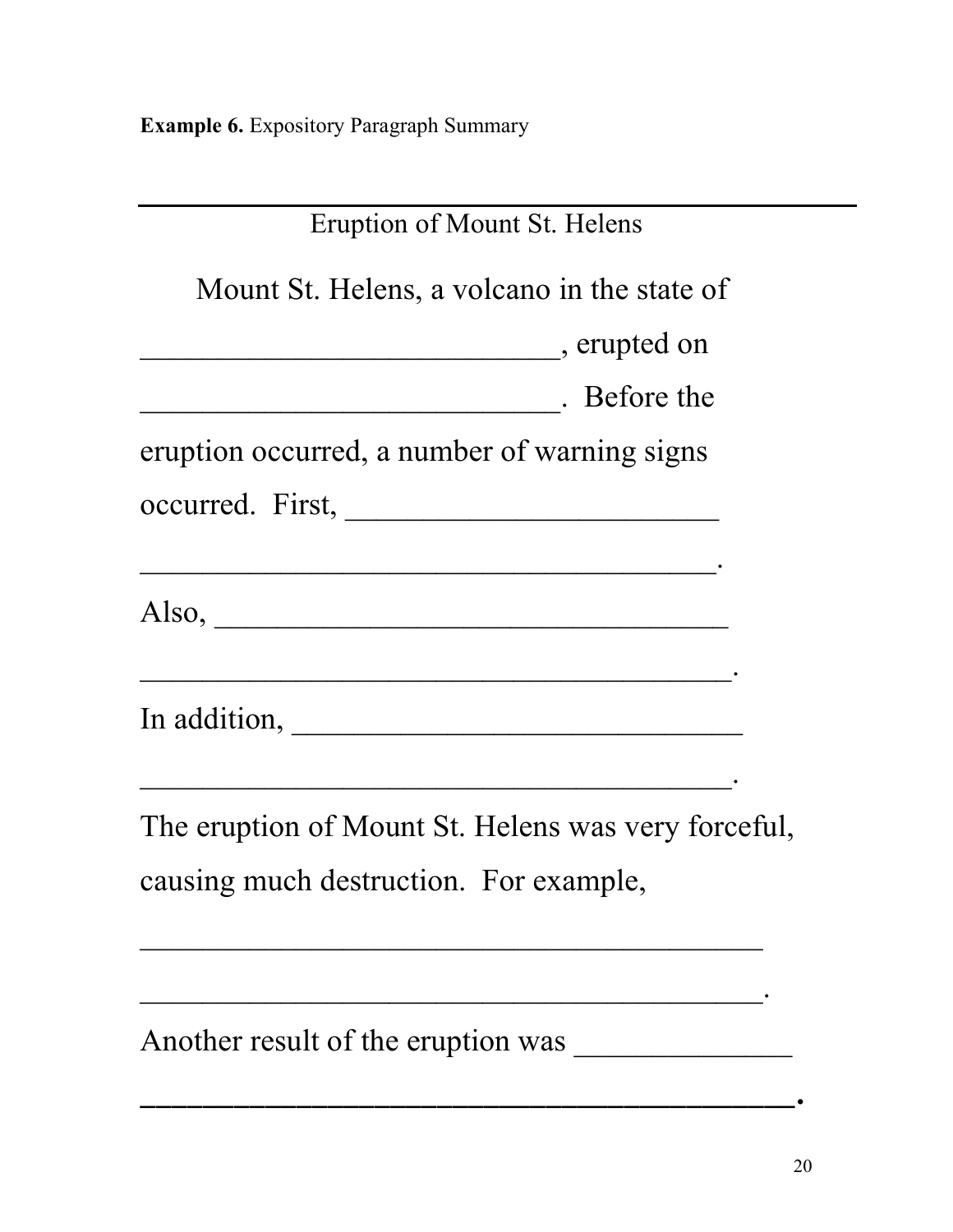**Example 7.** Example of Think Sheet

### **Compare/Contrast Think Sheet**

### **Subject: Two Working Dogs**

| <b>SAME</b>        | <b>Groups</b>                                  |                                                |
|--------------------|------------------------------------------------|------------------------------------------------|
| <b>Categories</b>  | <b>St. Bernard</b>                             | <b>Newfoundland</b>                            |
| <b>Use</b>         | <b>Rescue</b>                                  | <b>Rescue</b>                                  |
| Height             | <b>Full grown males</b><br>same                | <b>Full grown males</b><br>same                |
| <b>Type of Fur</b> | <b>Smooth dense that</b><br>protects from cold | <b>Smooth dense that</b><br>protects from cold |
|                    |                                                |                                                |
|                    |                                                |                                                |
|                    |                                                |                                                |

## **DIFFERENT Groups**

| <b>Categories</b>      |                            |                           |
|------------------------|----------------------------|---------------------------|
| Weight                 | $155 - 170$ pounds         | $140 - 150$ pounds        |
| <b>Place of Origin</b> | <b>Swiss Alps</b>          | <b>Newfoundland</b>       |
| <b>Different</b>       |                            | <b>People in Atlantic</b> |
| <b>Clients</b>         | <b>Climbers and skiers</b> | <b>Ocean</b>              |
|                        |                            |                           |
|                        |                            |                           |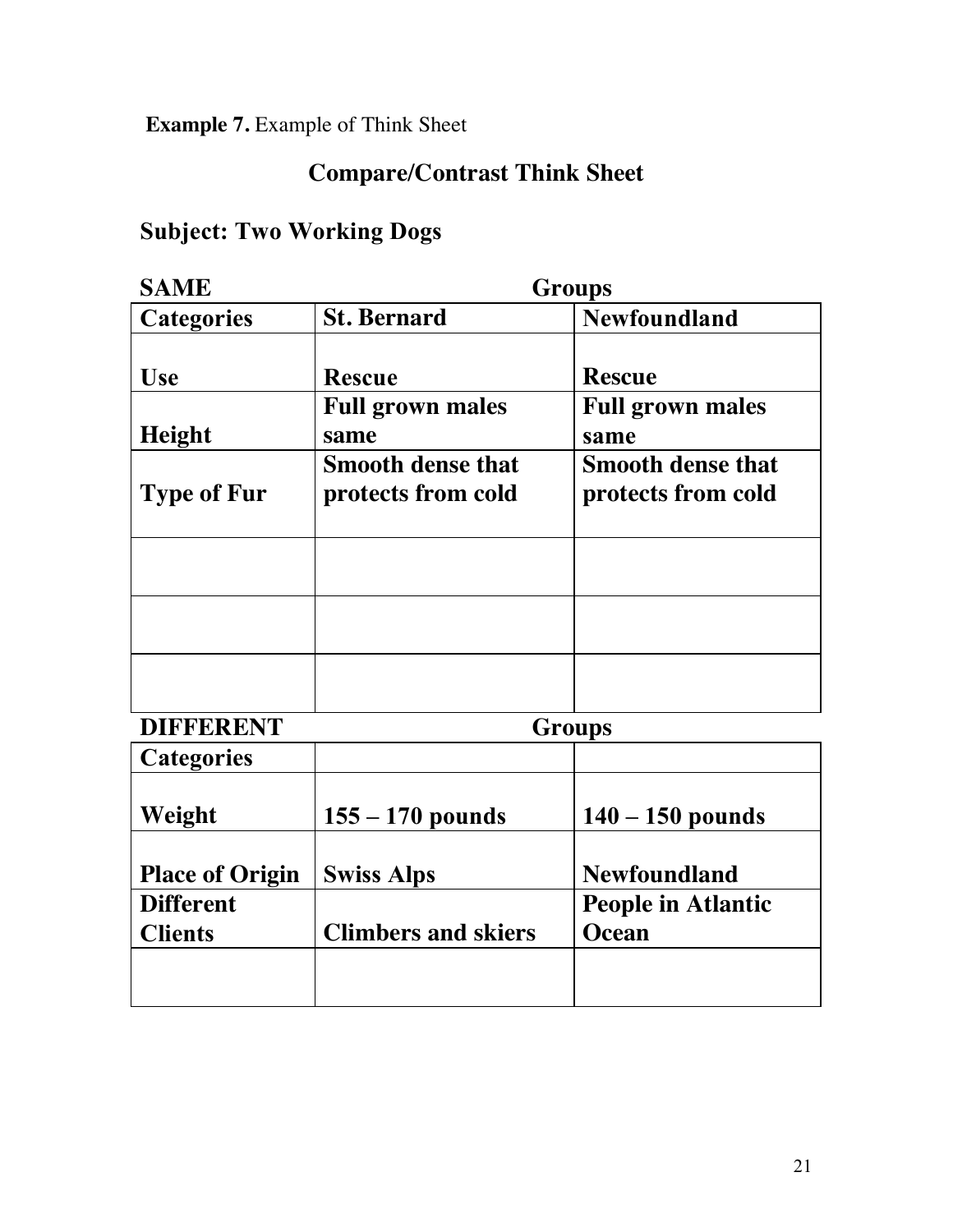**The Saint Bernard and the Newfoundland are the same in several ways. Both dogs are large rescue dogs. The full grown males are about the same height. Both dogs have smooth dense fur that protects them from the cold while they are rescuing people.**

**Although the two dogs are similar, they also have differences. The Saint Bernard is much heavier, weighing 155 to 170 pounds. The lighter Newfoundland weights 140 to 150 pounds. The dogs originated in different places, so the types of rescues they perform are different. The Saint Bernard originated in the Swiss Alps and rescues climbers and skiers from the snow. The Newfoundland rescues people form the Atlantic Ocean. Both dogs perform important services for mankind.**

#### **Reference**

Stephanie Gray and Catharine Keech. *Writing from Given Information: Classroom Research Study No. 3.* 1980. Bay Area Writing Project. Berkeley, CA: University of California.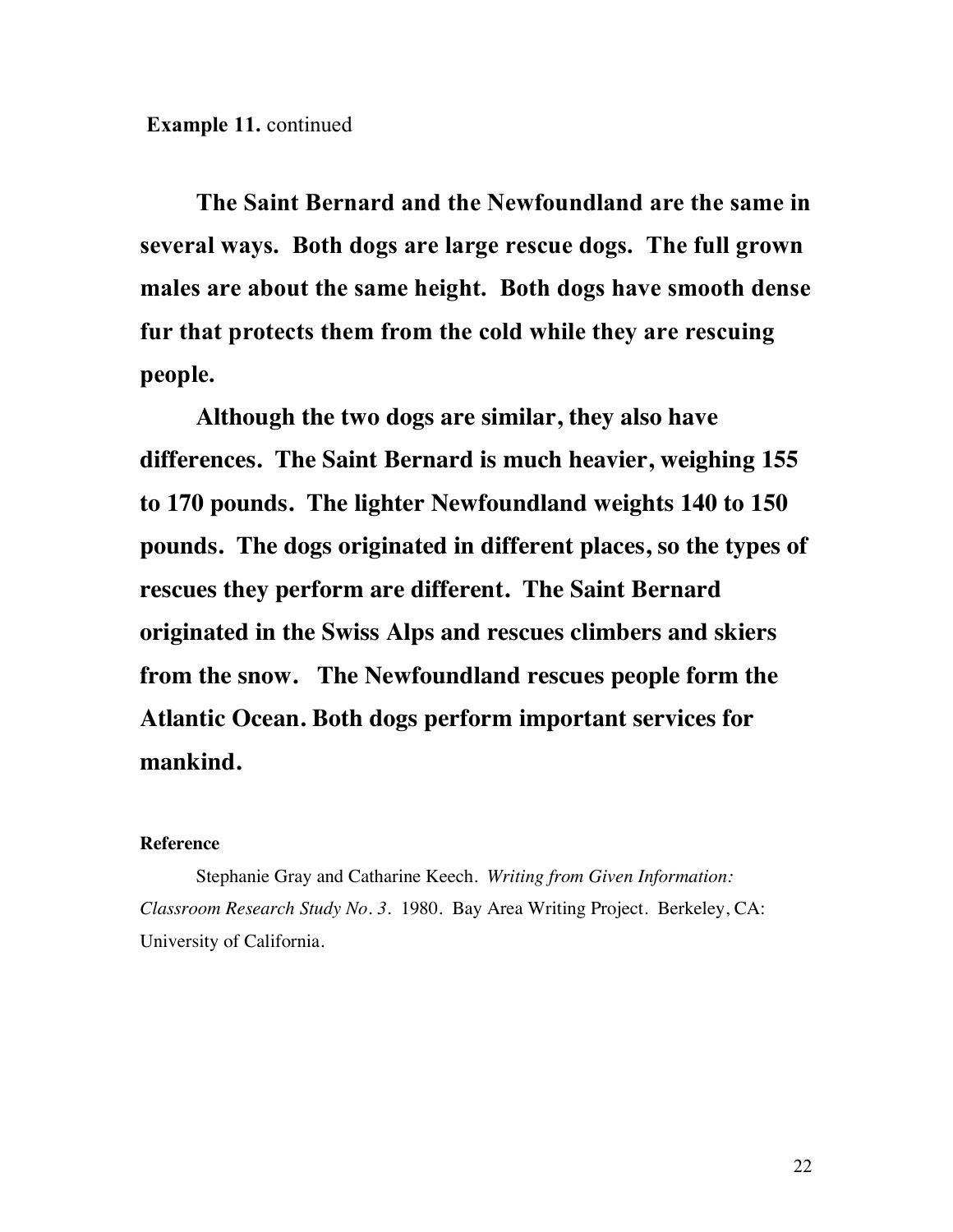**Example 7.** Continued

# **Compare/Contrast Think Sheet**

Subject:

| <b>SAME</b>       |               | Groups |
|-------------------|---------------|--------|
| Categories        |               |        |
|                   |               |        |
|                   |               |        |
|                   |               |        |
|                   |               |        |
|                   |               |        |
|                   |               |        |
|                   |               |        |
|                   |               |        |
|                   |               |        |
|                   |               |        |
|                   |               |        |
| <b>DIFFERENT</b>  |               |        |
|                   | <b>Groups</b> |        |
| <b>Categories</b> |               |        |
|                   |               |        |
|                   |               |        |
|                   |               |        |
|                   |               |        |
|                   |               |        |
|                   |               |        |
|                   |               |        |
|                   |               |        |
|                   |               |        |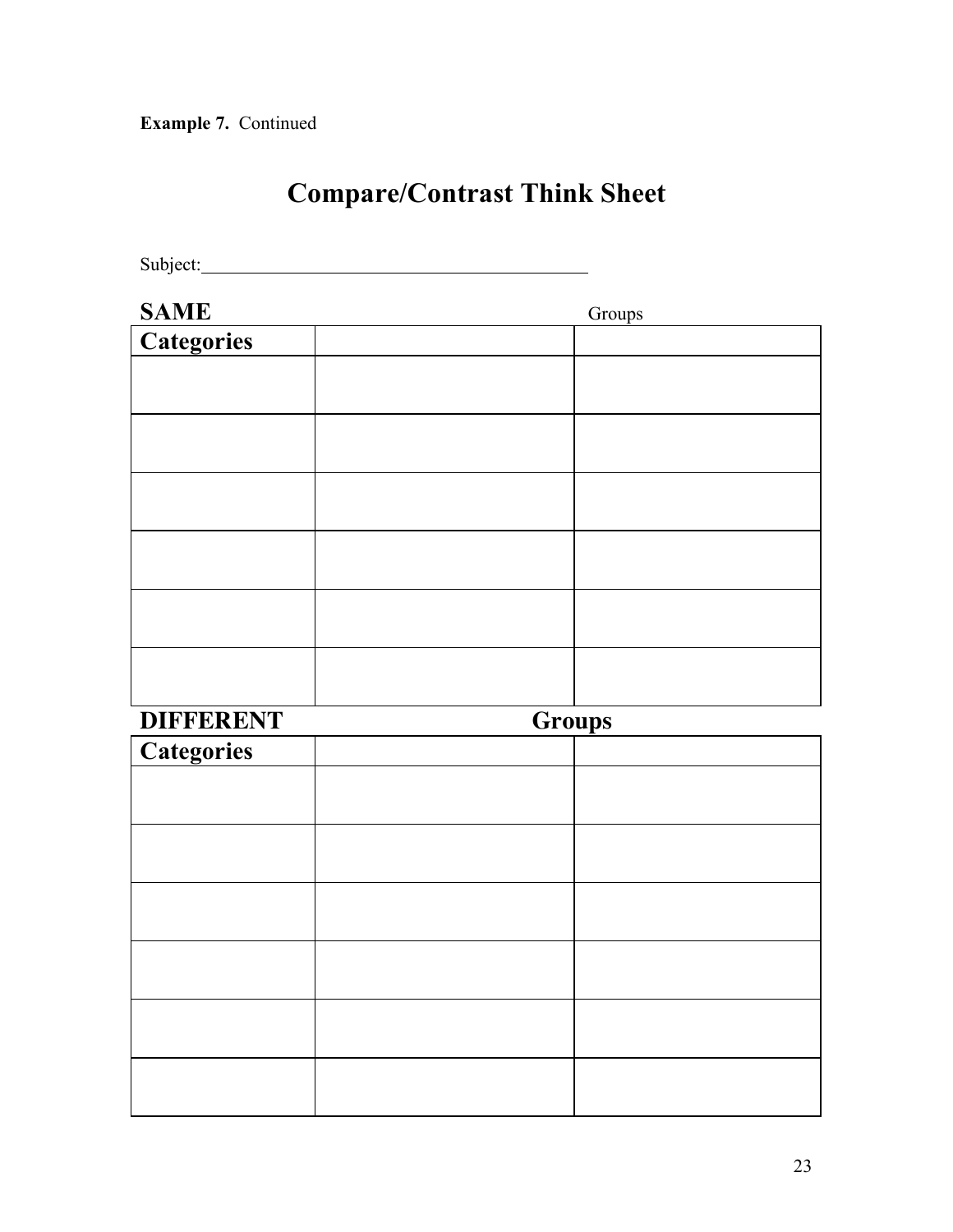**Example 7.** continued

### **Compare/Contrast Think Sheet**

**Subject:**

**SAME Groups**

| <b>Categories</b> |  |
|-------------------|--|
|                   |  |
|                   |  |
|                   |  |
|                   |  |
|                   |  |
|                   |  |
|                   |  |
|                   |  |
|                   |  |
|                   |  |
|                   |  |
|                   |  |

| <b>DIFFERENT</b>  | <b>Groups</b> |  |
|-------------------|---------------|--|
| <b>Categories</b> |               |  |
|                   |               |  |
|                   |               |  |
|                   |               |  |
|                   |               |  |
|                   |               |  |
|                   |               |  |
|                   |               |  |
|                   |               |  |
|                   |               |  |
|                   |               |  |
|                   |               |  |
|                   |               |  |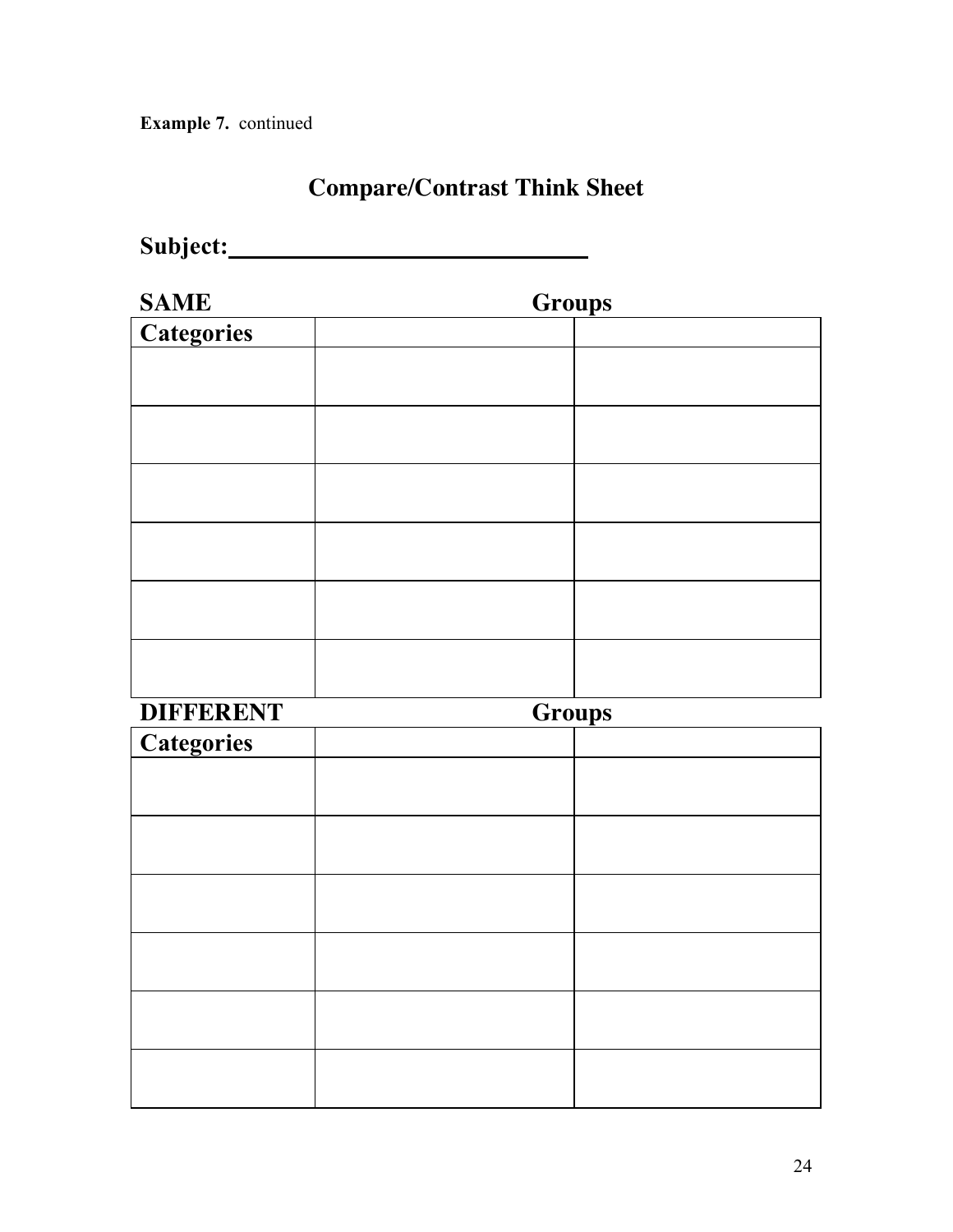**Example 8. -** Short Story

# **Think Sheet – Story**

## **(7) Title**

**(3) Setting**

**(1) Main Character(s)**

**(2) Problem**

| (4) Beginning |  |
|---------------|--|
|               |  |
|               |  |
|               |  |
|               |  |
| (5) Middle    |  |
|               |  |
|               |  |
|               |  |
|               |  |
| $(6)$ End     |  |
|               |  |
|               |  |
|               |  |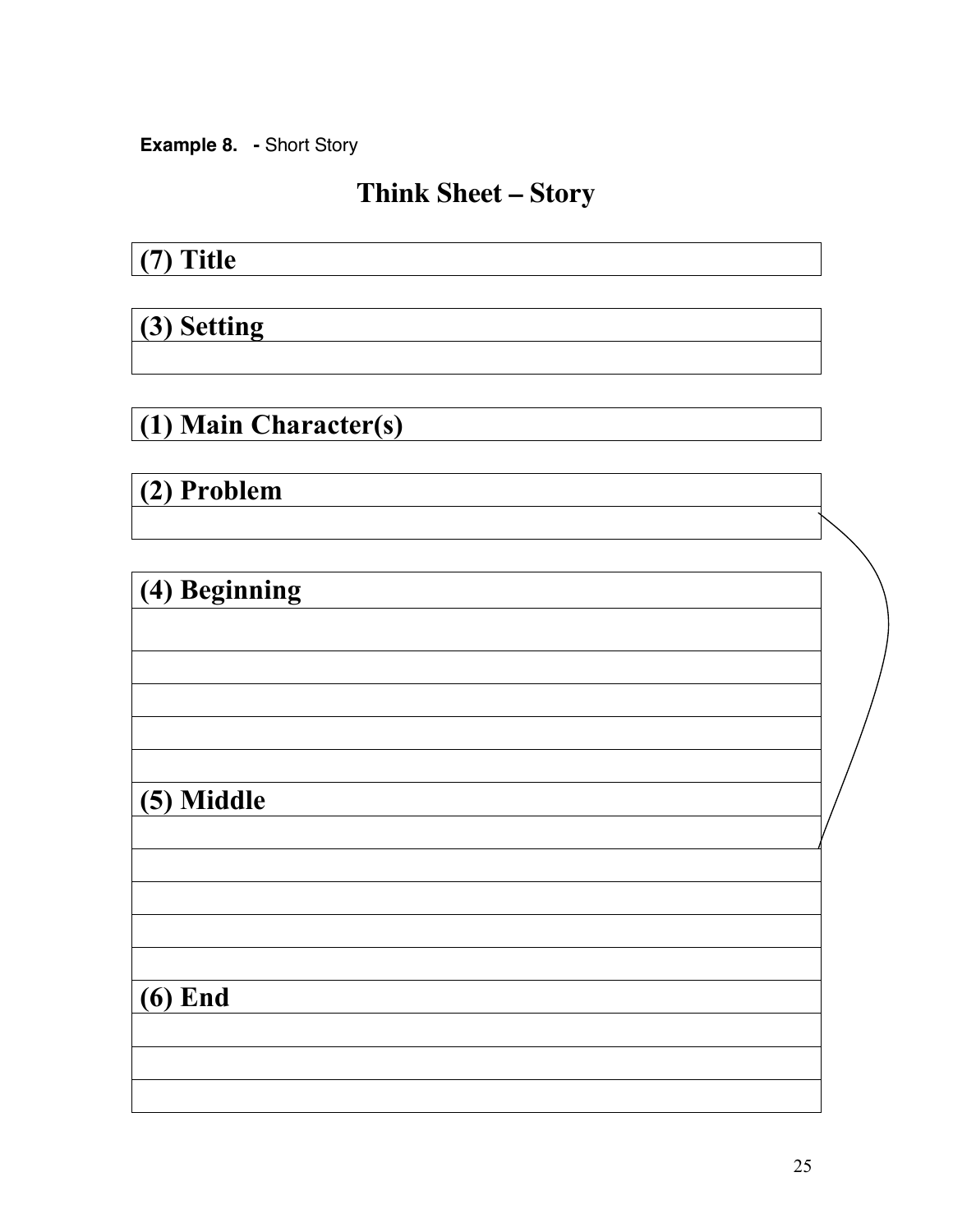**Example 8. -** Short Story

# **Think Sheet – Story**

## **(7) Title**

## **(3) Setting**

# **(1) Main Character(s)**

## **(2) Problem**

| (4) Beginning |  |
|---------------|--|
|               |  |
|               |  |
|               |  |
|               |  |
|               |  |
| (5) Middle    |  |
|               |  |
|               |  |
|               |  |
|               |  |
|               |  |
| $(6)$ End     |  |
|               |  |
|               |  |
|               |  |
|               |  |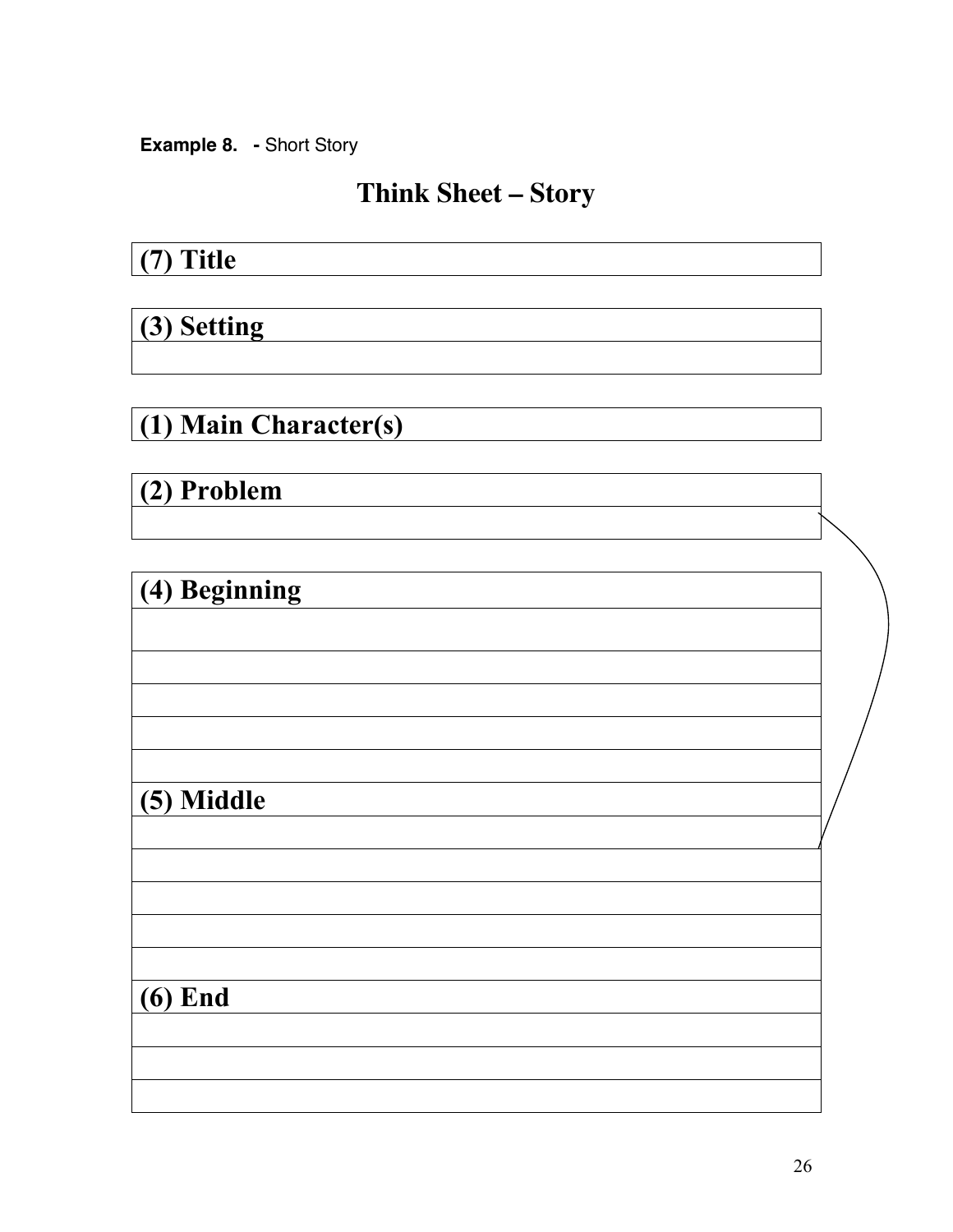#### **Example 9.** - Personal Narrative Think Sheet

#### **Autobiographical Incident Think Sheet**

| (5) | <b>Title</b>           |  |  |  |
|-----|------------------------|--|--|--|
| (1) | Incident               |  |  |  |
| (3) | <b>Setting</b>         |  |  |  |
| (4) | <b>Events in order</b> |  |  |  |
|     |                        |  |  |  |
|     |                        |  |  |  |
|     |                        |  |  |  |
|     |                        |  |  |  |
|     |                        |  |  |  |
|     |                        |  |  |  |
|     |                        |  |  |  |
|     |                        |  |  |  |
|     |                        |  |  |  |
|     |                        |  |  |  |
|     |                        |  |  |  |
|     |                        |  |  |  |
|     |                        |  |  |  |
|     |                        |  |  |  |
|     |                        |  |  |  |
|     |                        |  |  |  |
|     |                        |  |  |  |
|     |                        |  |  |  |
|     |                        |  |  |  |
|     |                        |  |  |  |
|     |                        |  |  |  |
| (2) | <b>Lesson</b> learned  |  |  |  |
|     |                        |  |  |  |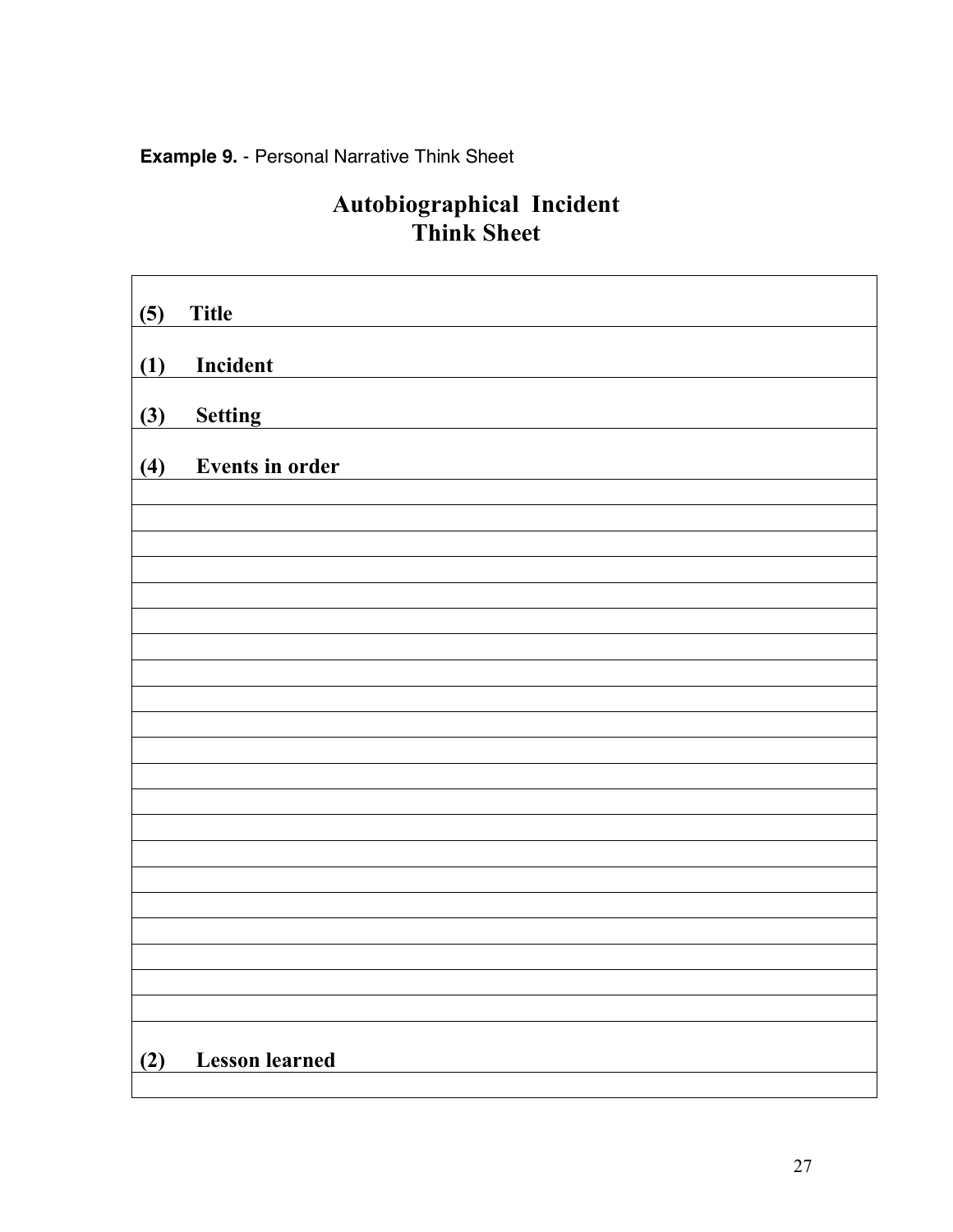## **Example 9. Autobiographical Incident Think Sheet**

| (5)              | <b>Title</b>                                                  | Give Heart                                      |  |  |
|------------------|---------------------------------------------------------------|-------------------------------------------------|--|--|
|                  |                                                               |                                                 |  |  |
| (1)              | Incident                                                      | Fifth grade with Mrs. Finkle -- Heart pin       |  |  |
|                  |                                                               |                                                 |  |  |
| (3)              | <b>Settings</b>                                               | Mountain View Elementary School                 |  |  |
|                  |                                                               |                                                 |  |  |
|                  | (4) Events                                                    |                                                 |  |  |
| $\mathcal{I}.$   | Arrive at Mountain View.                                      |                                                 |  |  |
| 2.               | Difficulty adapting to new fifth grade class.                 |                                                 |  |  |
| 3.               | Decided to be silent.                                         |                                                 |  |  |
| $\overline{4}$ . | Mrs. Finkle was kind and caring.                              |                                                 |  |  |
|                  |                                                               | Talked to me.                                   |  |  |
|                  |                                                               | Patted my back.                                 |  |  |
|                  |                                                               | Smiled at me.                                   |  |  |
| 5.               | Class got better.                                             |                                                 |  |  |
|                  |                                                               | Made friends.                                   |  |  |
|                  |                                                               | Participated in class.                          |  |  |
| 6.               |                                                               | Mrs. Finkle caught heart pin in hairnet.        |  |  |
| 7.               |                                                               | Helped Mrs. Finkle remove pin.                  |  |  |
| 8.               | She gave me the pin and told me to "give heart" as a teacher. |                                                 |  |  |
| 9.               | Today I wear on Valentine's Day.                              |                                                 |  |  |
| 10.              |                                                               | Wear hearts every day  and try to "give heart". |  |  |
|                  |                                                               |                                                 |  |  |
|                  |                                                               |                                                 |  |  |
|                  |                                                               |                                                 |  |  |
|                  |                                                               |                                                 |  |  |
|                  |                                                               |                                                 |  |  |
|                  | <b>Lesson learned</b>                                         |                                                 |  |  |
|                  |                                                               | Give heart to all people. Show love and care.   |  |  |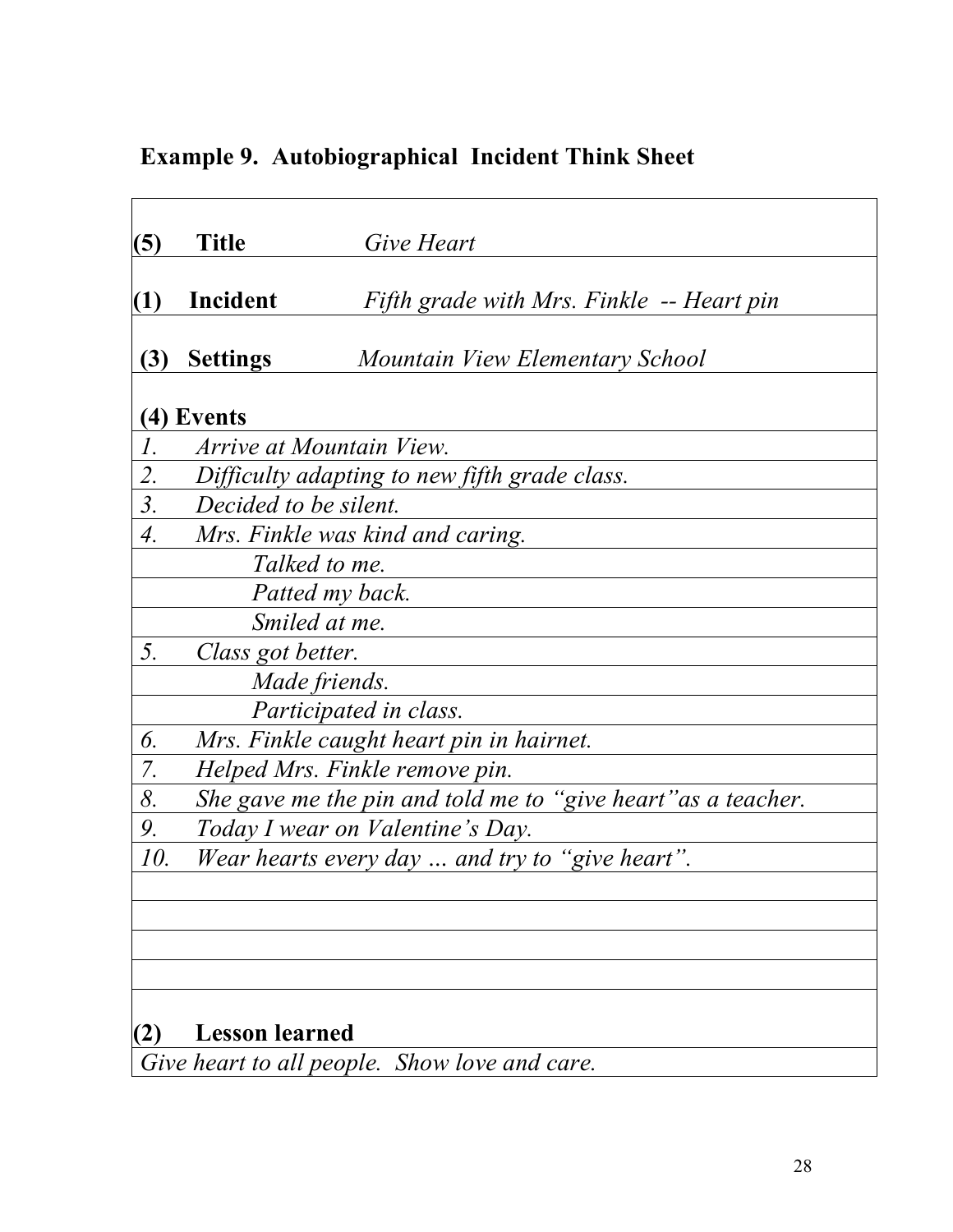#### **Give Heart**

**Being a teacher was not even a consideration at the time, but Mrs. Finkle, my fifth grade teacher, taught me my first lesson about teaching. Even now, it is the lesson that I try to practice every day.**

**Mountain View was the second school of my fifth grade, the eighth school of my short school career. After so many moves, the prospect of making new friends, of learning about a new teacher, of once again learning the classroom routines, brought me to total silence. For an outgoing person, silence was a new experience. I just didn't want to try again.**

**However, Mrs. Finkle was not about to lose my mind or soul. I will never forget the little things she did each day to reach out to the silent one: talking with me as we lined up for music, patting my back as I worked on math problems, quietly praising my efforts, writing comments on my papers. Best of all, when I was reading or working, I would look up and there would be her smile…greeting me, making me feel safe.**

**Gradually, the scary life of fifth grade in a new school began to fade. I did make friends. I did begin to talk in class. I began to write long stories and to read them to my class. All of this occurred because of the love and care shared by Mrs. Finkle.**